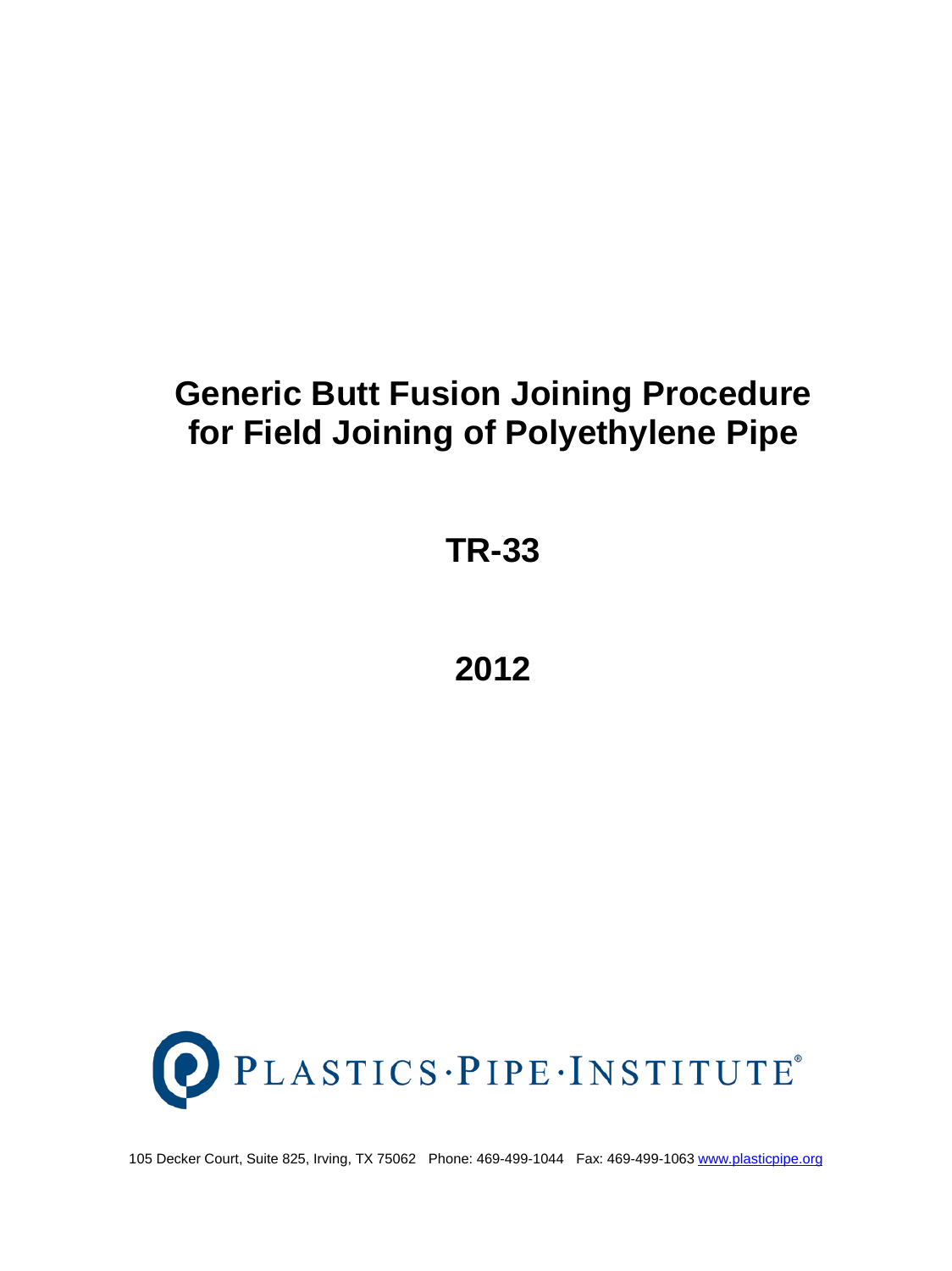#### **Contents**

|     | SECTION I - Generic Butt Fusion Procedure Testing for Field Joining of ASTM D2513 Gas Piping                                                  |  |
|-----|-----------------------------------------------------------------------------------------------------------------------------------------------|--|
| 1.0 |                                                                                                                                               |  |
| 2.0 |                                                                                                                                               |  |
| 3.0 | TESTING PROGRAM TO EVALUATE USE OF GENERIC JOINING PROCEDURE WITH                                                                             |  |
|     |                                                                                                                                               |  |
|     |                                                                                                                                               |  |
|     |                                                                                                                                               |  |
| 4.0 |                                                                                                                                               |  |
| 5.0 |                                                                                                                                               |  |
|     | SECTION II - Generic Butt Fusion Procedure Testing for Field Joining of ASTM F714, ASTM D3035,                                                |  |
| 1.0 |                                                                                                                                               |  |
| 2.0 | TESTING PROGRAM TO EVALUATE USE OF GENERIC BUTT JOINING PROCEDURE                                                                             |  |
|     | Part 1 – Pipe Fusion and Testing – (5) different pipe manufacturers pipe samples with various wall                                            |  |
|     | Part 2 - Pipe Fusion and Testing - Compare tensile test results using different interfacial                                                   |  |
| 3.0 |                                                                                                                                               |  |
|     |                                                                                                                                               |  |
|     | SECTION III - Butt Fusion Procedure Testing for Field Butt Fusion of PE 4710 pipe for all                                                     |  |
| 1.0 |                                                                                                                                               |  |
| 2.0 | TESTING PROGRAM TO EVALUATE THE USE OF ASTM F2620-11 BUTT JOINING<br>PROCEDURES FOR FIELD JOINING OF PE 4710 POLYETHYLENE PIPING PRODUCTS  13 |  |
|     |                                                                                                                                               |  |
|     |                                                                                                                                               |  |
|     | Phase III --- Pipe Fusion and Testing - Variety of pipe sizes from 6" to 36" and up to 4" wall                                                |  |
| 3.0 |                                                                                                                                               |  |
|     |                                                                                                                                               |  |
|     | Generic Butt Fusion Joining Procedure for Field Joining PE (Polyethylene) Pipe 19                                                             |  |
| 1.0 |                                                                                                                                               |  |
| 2.0 |                                                                                                                                               |  |
| 3.0 |                                                                                                                                               |  |
| 4.0 |                                                                                                                                               |  |
| 5.0 |                                                                                                                                               |  |
| 6.0 |                                                                                                                                               |  |
| 7.0 |                                                                                                                                               |  |
|     |                                                                                                                                               |  |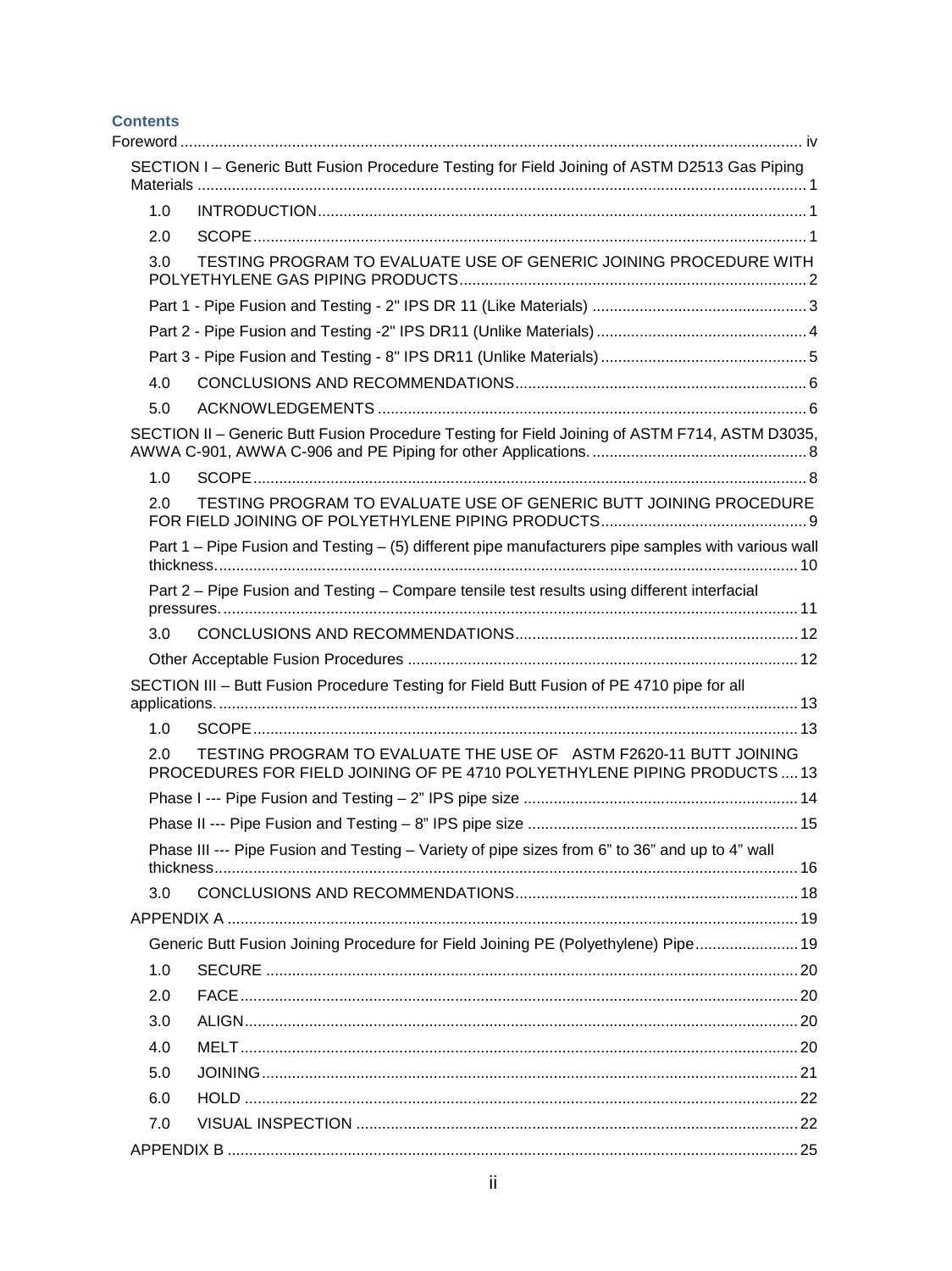| LETTERS OF COMPLIANCE FROM PPI MEMBER COMPANIES FOR 49 CFR §192.283 FOR |  |
|-------------------------------------------------------------------------|--|
|                                                                         |  |
|                                                                         |  |
|                                                                         |  |
|                                                                         |  |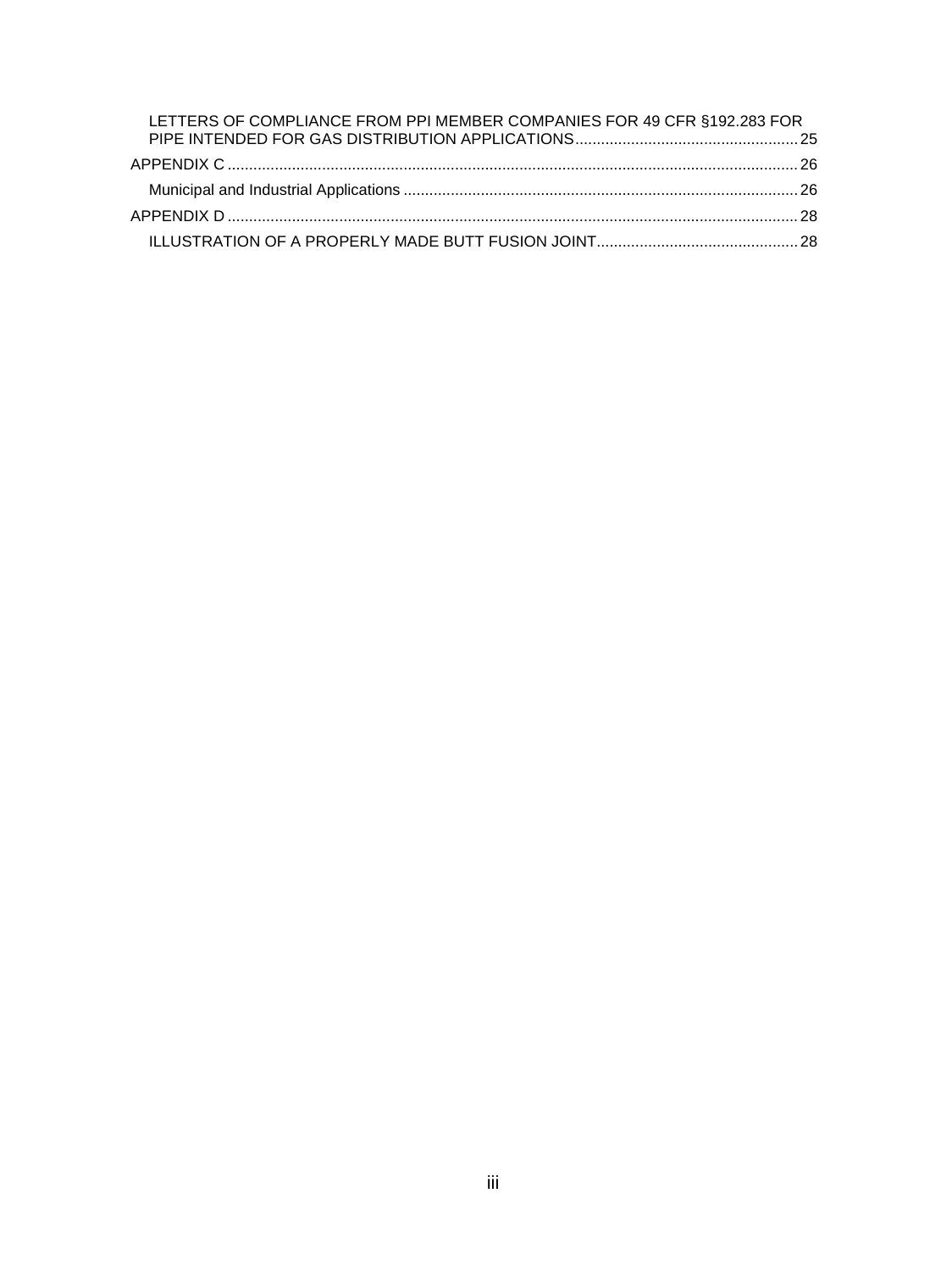## **FOREWORD**

#### <span id="page-3-0"></span>**GENERIC BUTT FUSION JOINING PROCEDURE FOR FIELD JOINING OF POLYETHYLENE PIPE**

This report was developed and published with the technical help and financial support of the members of the PPI (Plastics Pipe Institute, Inc.). The members have shown their interest in quality products by assisting independent standards-making and user organizations in the development of standards, and also by developing reports on an industry-wide basis to help engineers, code officials, specifying groups, and users.

The purpose of this technical report is to provide important information available to PPI on a particular aspect of polyethylene pipe butt fusion to engineers, users, contractors, code officials, and other interested parties. More detailed information on its purpose and use is provided in the document itself.

This report has been prepared by PPI as a service of the industry. The information in this report is offered in good faith and believed to be accurate at the time of its preparation, but is offered without any warranty, expressed or implied, including WARRANTIES OF MERCHANTABILITY AND FITNESS FOR A PARTICULAR PURPOSE. Consult the manufacturer for more detailed information about the particular joining procedures to be used with its piping products. Any reference to or testing of a particular proprietary product should not be construed as an endorsement by PPI, which does not endorse the proprietary products or processes of any manufacturer. The information in this report is offered for consideration by industry members in fulfilling their own compliance responsibilities. PPI assumes no responsibility for compliance with applicable laws and regulations.

PPI intends to revise this report from time to time, in response to comments and suggestions from users of the report. Please send suggestions of improvements to the address below. Information on other publications can be obtained by contacting PPI directly or visiting the web site.

The Plastics Pipe Institute, Inc.

[www.plasticpipe.org](http://www.plasticpipe.org/)

This Technical Report, TR-33, was first issued in October 1999, and was revised in 2006, and in June 2012.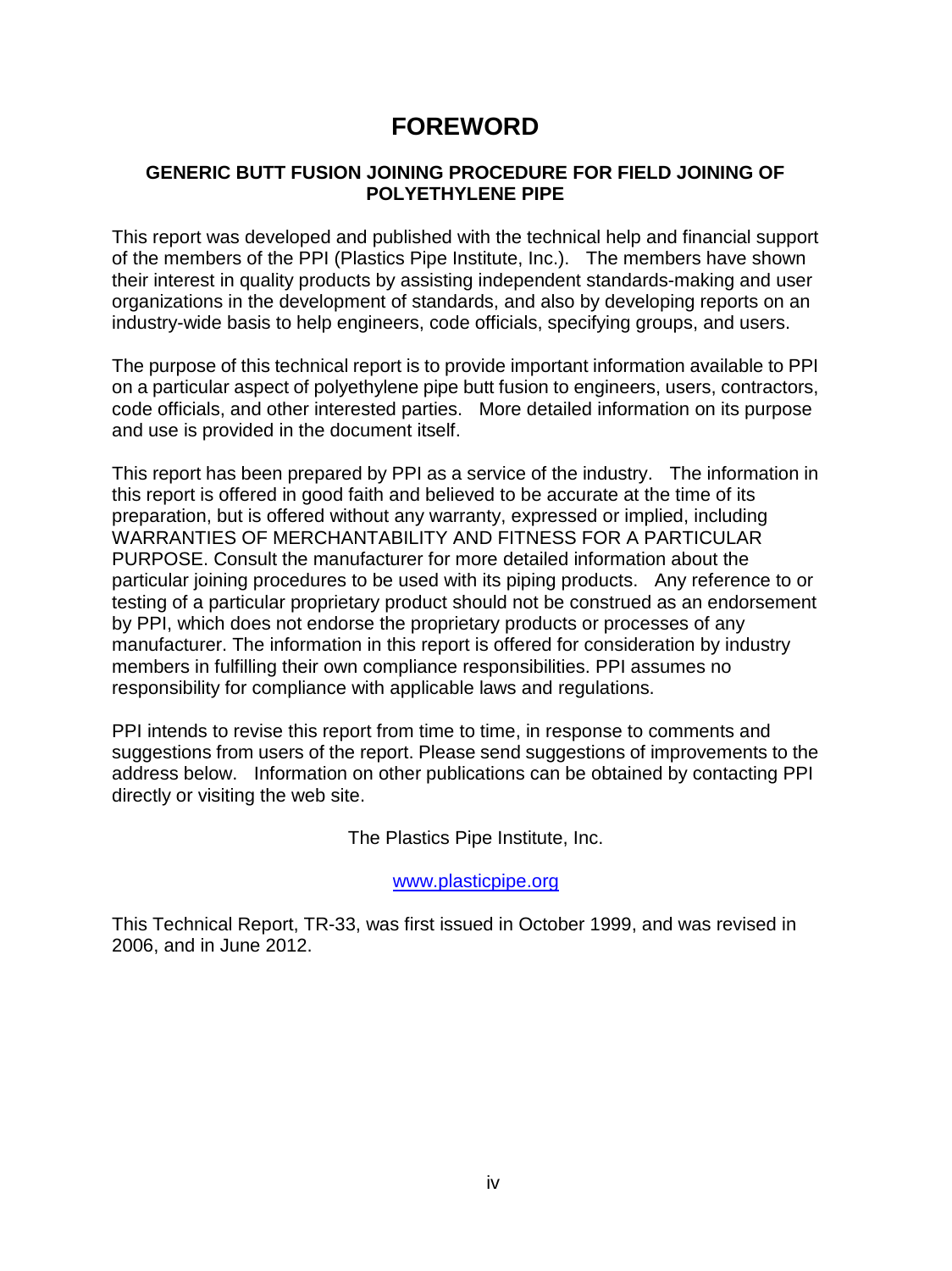#### <span id="page-4-0"></span>**SECTION I – GENERIC BUTT FUSION PROCEDURE TESTING FOR FIELD JOINING OF ASTM D2513 GAS PIPING MATERIALS[1](#page-4-3)**

#### <span id="page-4-1"></span>**1.0 INTRODUCTION**

In 1994, representatives of the U.S. DOT (Department of Transportation), Office of Pipeline Safety requested that the Plastics Pipe Institute (PPI) assist in promoting greater uniformity in the joining procedures utilized by gas utilities in the butt fusion of polyethylene (PE) gas piping products. DOT reported that it had encountered a proliferation of similar but slightly varying joining procedures from individual PE pipe producers. The slight differences in the various procedures made it more difficult for pipeline operators to qualify persons with appropriate training and experience in the use of these procedures. It was even more difficult for DOT to enforce the joining requirements in § 192.283 (Plastic pipe, qualifying joining procedures) of the C.F.R. (Code of Federal Regulations) Title 49.

In response to DOT's request, PPI established a task group to examine the differences among the varying joining procedures, to identify similarities in those procedures, and to determine whether there were a sufficient number of common elements to provide a basis for a more uniform, or "generic" joining procedure that could be qualified by pipeline operators for most applications. A more uniform joining procedure would bring greater consistency to this aspect of gas pipeline installation, facilitate the pipeline operator's efforts to qualify the procedure, reduce costs, and simplify DOT's enforcement duties.

#### <span id="page-4-2"></span>**2.0 SCOPE**

The program undertaken by the PPI Task Group for the testing of representative materials under a generic set of conditions was designed to reflect the fusion conditions and parameters specified in most joining procedures recommended by pipe producers and qualified by pipeline operators. It was intended to provide a technical basis for the development of a generic butt fusion procedure (see Appendix A) that can be offered to the industry for use with selected PE (polyethylene) piping products. The procedure would be available for use by pipeline operators who would determine whether the procedure is appropriate for use with the PE piping products it employs. Pipeline operators could consider the recommendations and testing performed by others in their effort to comply with the fusion procedure qualification requirements of 49 C.F.R. § 192.283 (Plastic pipe, qualifying joining procedures).

It is important to emphasize that the testing performed by the PPI Task Group was intended only to establish a technical basis for developing and proposing a more generic fusion joining procedure that would offer the maximum opportunity to be qualified and used by pipeline operators with a broad range of polyethylene piping products. The testing was not intended to qualify the

<span id="page-4-3"></span> <sup>1</sup> Dupont Aldyl A MDPE, Uponor Aldyl A MDPE and Phillips Driscopipe 7000 and 8000 HDPE are not included in this procedure.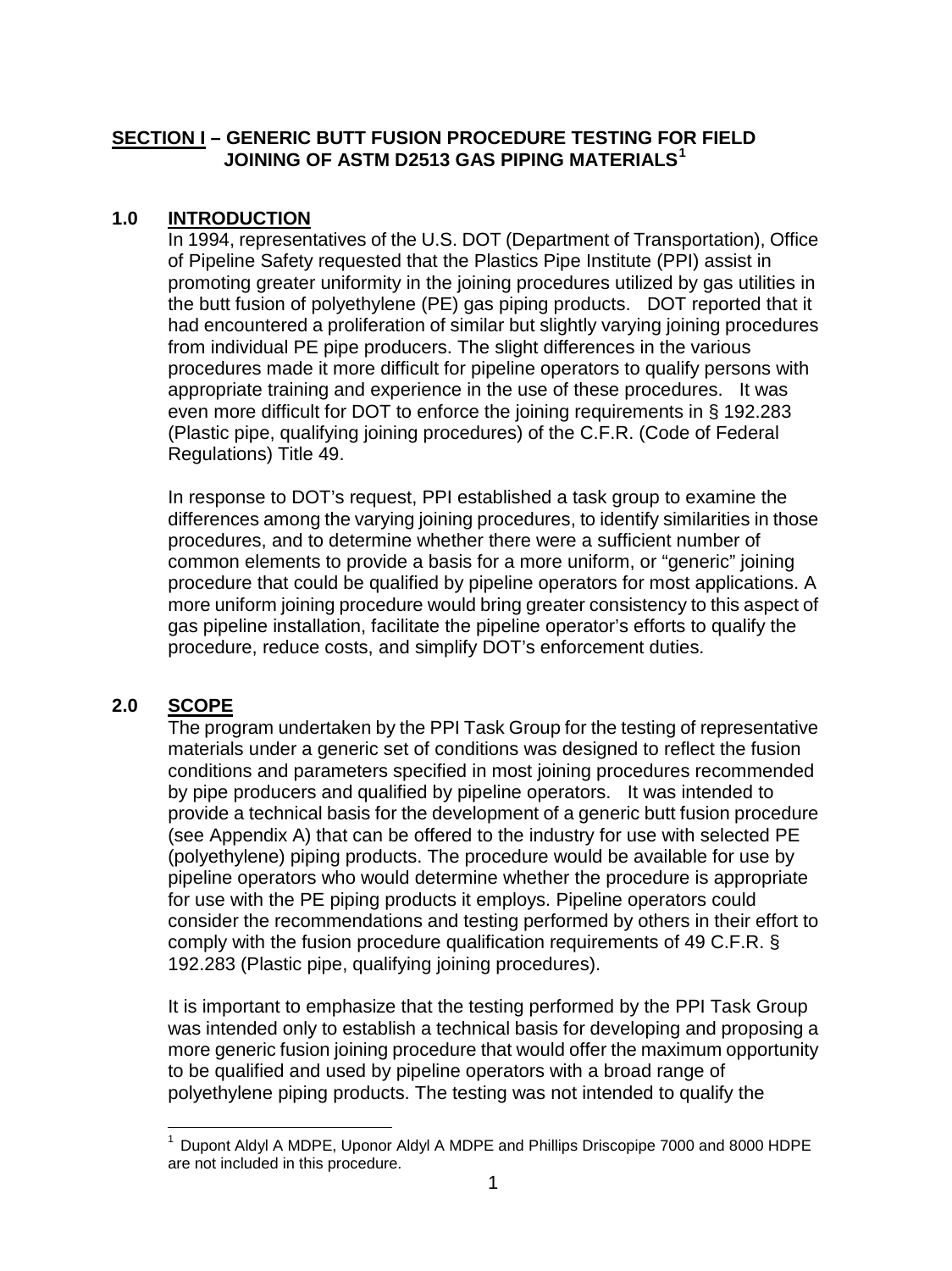procedure for use with any particular pipe product, and PPI offers no opinion on whether the procedure is properly qualified for use with any particular PE pipe product. PE pipe producers remain solely responsible for any representations that they may make about the use of this generic procedure or any other joining procedure with their proprietary PE piping products, and pipeline operators remain solely responsible for compliance with the requirements of 49 C.F.R. § 192.283 (Plastic pipe, qualifying joining procedures) when qualifying any procedure for use with the products it selects for its pipelines. PPI member pipe manufacturers have endorsed this generic procedure for joining their product to itself and to other commercially available pipe materials. Pipe producer compliance letters are in Appendix B for gas pipe applications and Appendix D for all other applications. A typical illustration of a properly made butt fusion joint is in Appendix D.

PPI hopes that the inherent value of greater uniformity will provide all the incentive necessary for companies to evaluate the generic procedure in Appendix A as a first option for butt fusion joining of its PE piping products. Use of this procedure is obviously not mandatory, and every PE pipe producer and pipeline operator retains the option of developing different procedures for its particular products and pipelines. However, PPI believes that its work in developing this generic procedure as a candidate for widespread acceptance throughout the industry will lead to greater efficiency, simplicity, and understanding in this area and promote the use of effective, qualified procedures for butt fusion joining of PE pipe.

#### <span id="page-5-0"></span>**3.0 TESTING PROGRAM TO EVALUATE USE OF GENERIC JOINING PROCEDURE WITH POLYETHYLENE GAS PIPING PRODUCTS**

The Task Group collected and examined a large number of diverse procedures now in use by gas pipeline operators or recommended by pipe producers for specific PE piping products. It then identified those conditions and fusion parameters that were common to the majority of those procedures. The Task Group proposed the following fusion parameters as representative of the conditions in the individual procedures that they reviewed:

| <b>Heater Surface temperature</b> | 400 - 450° F (204-232°C)  |
|-----------------------------------|---------------------------|
| <b>Interfacial Pressure</b>       | 60-90 psi (4.14-6.21 bar) |

From its review of the different procedures collected from PE gas pipe producers, the Task Group further developed the generic joining procedure set out in Appendix A, based on its assessment of the common elements in the individual procedures. It was agreed that proprietary products such as Uponor Aldyl A MDPE products and Phillips Driscopipe® 8000 HDPE piping products were sufficiently different from the remainder of the materials being discussed that they were not included in the test program. $^2$  $^2$  The manufacturers should be contacted for more information on particular joining procedures for those

<span id="page-5-1"></span> $2$  Uponor Aldyl-A and Phillips Driscopipe 8000 are no longer manufactured.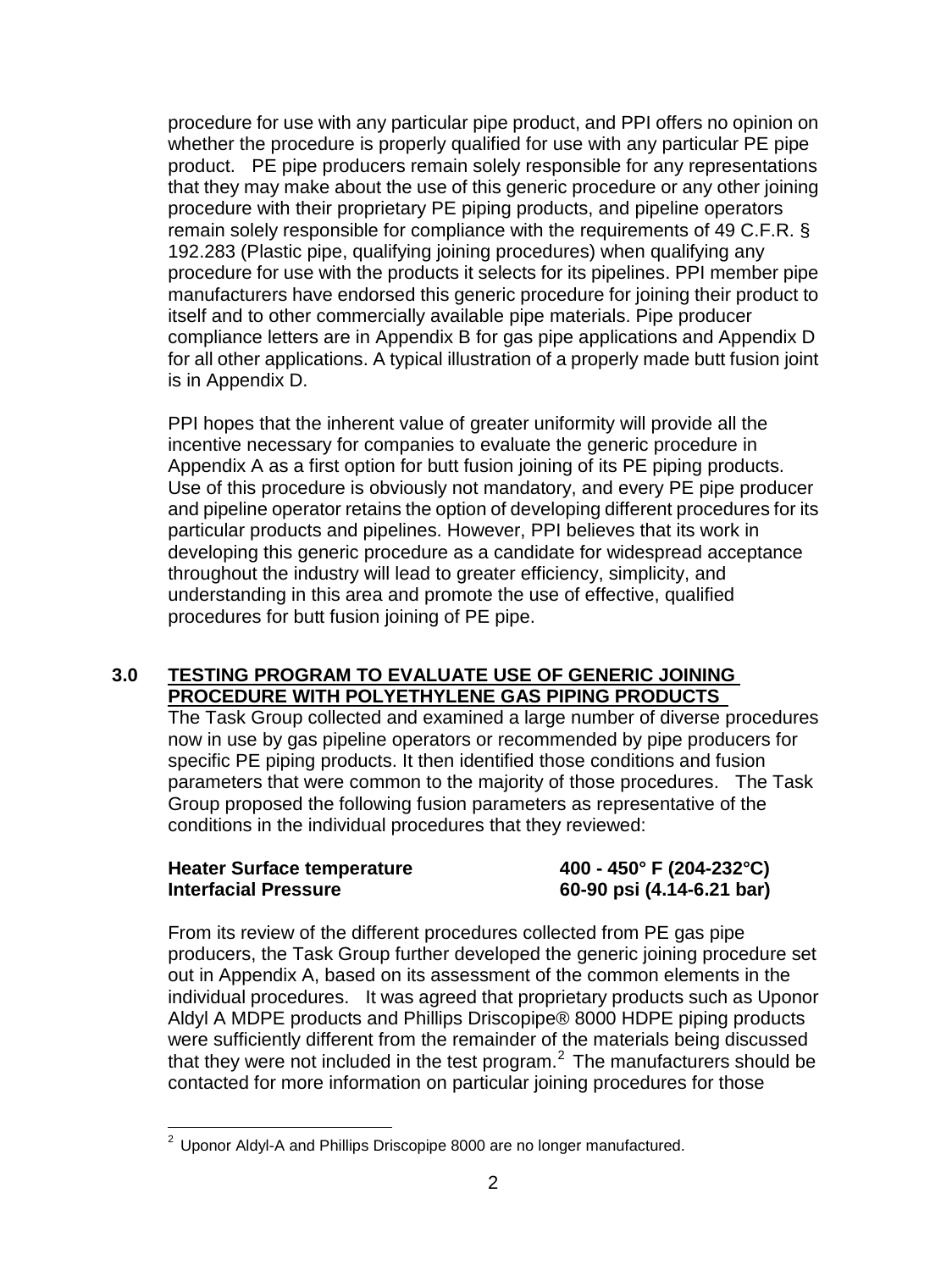products. Only current commercially available products from PPI member companies were included in this test program. For information on older or other products, please contact the manufacturer of those products. Using these parameter ranges and procedures, the Task Group initiated a 3-part test program to evaluate whether a representative cross-section of marketed PE gas piping products would qualify under the qualification requirements of Part 192 when joined in accordance with this generic joining procedure. The evaluation was conducted using pipe from MDPE and HDPE materials deemed suitable for fuel gas applications per ASTM D2513. These materials have a grade designation, in accordance with ASTM D3350, of PE24 and PE34, respectively.

| Grade        | Density<br>(Grams/cc) | Melt Index<br>(Grams/10min.) | Pipe<br>Marking |  |
|--------------|-----------------------|------------------------------|-----------------|--|
| <b>PE 24</b> | .926 - .940           | .15 to .40                   | PE 2406         |  |
| <b>PE 34</b> | .941 - .955           | .05 to $.15$                 | PE 3408         |  |

After fusion of the samples, tensile and quick-burst tests were conducted in accordance with the requirements of 49 C.F.R. § 192.283 (Plastic pipe, qualifying joining procedures). Non-destructive ultrasonic inspections and high speed tensile impact testing were also conducted on each fusion combination. Additional testing conducted only on 8" pipe samples, included 176° F (80°C), 1,000-hour long-term hydrostatic testing at 580 psi (40 bar) hoop stress. The results of the test program are described in the following sections. PPI's Conclusions and Recommendations, based on the Task Group's work, are found at the end of this section. Test data are maintained at PPI headquarters.

#### <span id="page-6-0"></span>**Part 1 - Pipe Fusion and Testing - 2" IPS DR 11 (Like Materials)**

Part 1 of this project was to evaluate the generic procedure for use in fusing a PE pipe producer's product to itself (e.g., Phillips MDPE to Phillips MDPE). The Task Group members supplied 2" SDR 11 pipe samples for fusion joining.

A total of 24 sample fusions, like material to like material, were made for each MDPE and HDPE pipe product. The total number of sample pieces was 72 and the total number of fusion joints made was 290. To evaluate the fusion parameters initially selected by the Task Group, all combinations of min/max heater surface temperatures 400 - 450°F (204 -232°C) and min/max interfacial pressures 60—90 psi (4.14-6.21 bar) were used in this testing. In addition, sample fusions at heater face temperatures (375°F and 475°F) (191°C and 246°C) and interfacial pressures (50 and 100 psi) (3.45 and 6.90 bar) were made and tested to examine conditions for fusion outside the initially generic parameters. The Task Group agreed to use these same fusion parameters for both the MDPE and HDPE.

The results of testing these fusion samples were 100% positive. All of the fusion joints (including those made under the extended parameters) passed every test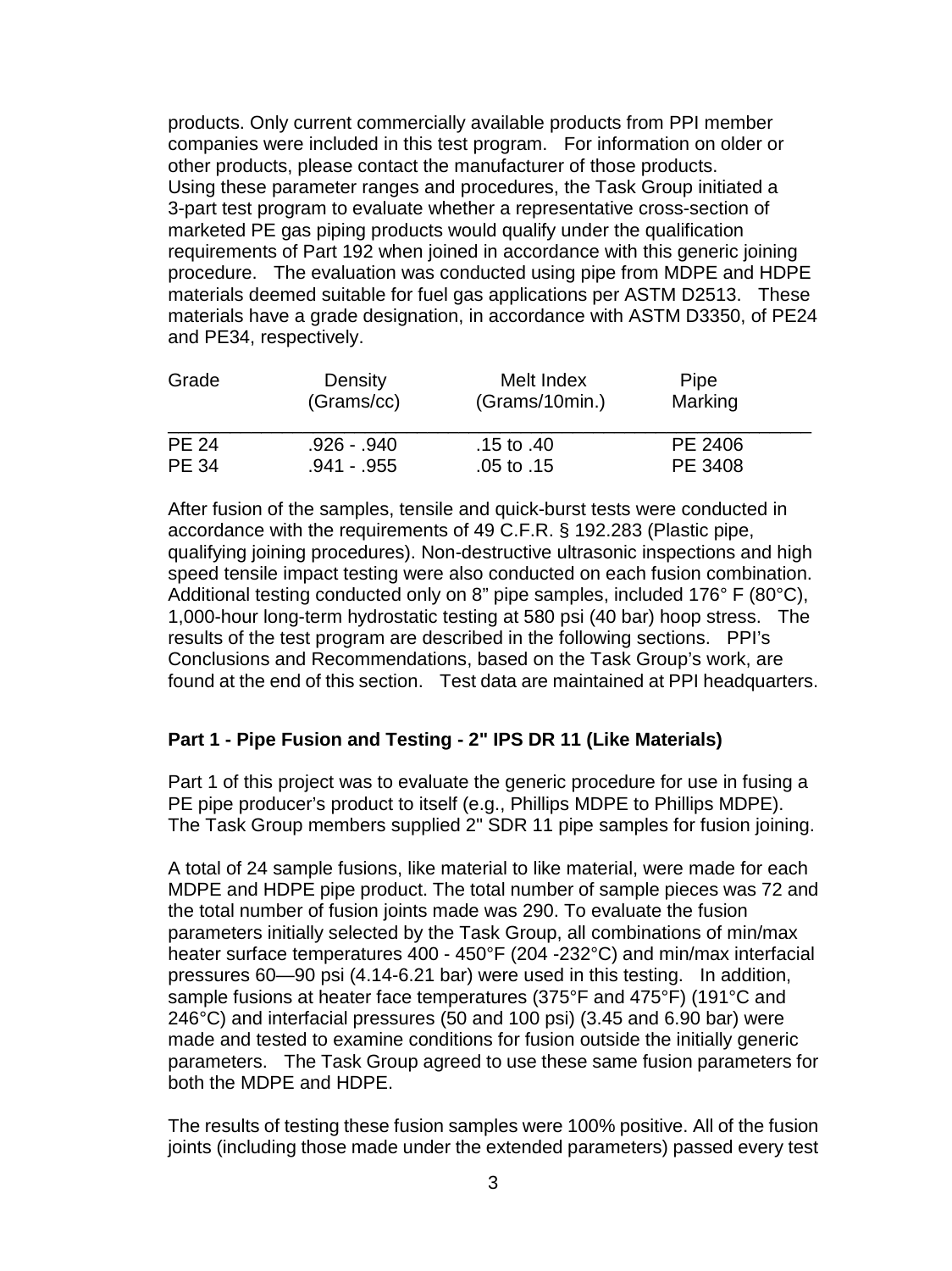conducted. As noted above, these tests included tensile testing, quick burst testing, high speed tensile impact testing and 100% ultrasonic inspection.

### <span id="page-7-0"></span>**Part 2 - Pipe Fusion and Testing -2" IPS DR11 (Unlike Materials)**

Part 2 of this project was to evaluate the generic procedure, the fusion temperature range, and the interfacial pressure range for cross fusions of unlike materials (e.g., Phillips MDPE to PLEXCO MDPE or Uponor MDPE to KWH Pipe HDPE).

Again 2" IPS SDR11 PE pipe was chosen. The Task Group members reviewed the information presented in *Table* 1. [Overview of Polyethylene Plastic Gas Pipe](#page-10-0)  [Materials](#page-10-0) and decided that the cross fusion program could be simplified by selecting representative materials only. For MDPE materials it was decided that two materials could be selected to represent the two main families of MDPE materials (chromium oxide/slurry loop produced MDPE and Unipol Gas Phase MDPE). The two specific materials selected were Phillips Marlex TR-418 and Union Carbide DGDA 2400. The testing of these two materials would help to assess the appropriateness of the generic conditions for cross fusion of all MDPE plastic pipe gas compounds commonly being used today. The Task Group decided to use the same joining parameters as in Part 1 in these tests, based on the view that successful fusions under these conditions would cover all the other materials under the generic ranges. The chosen combinations of joining parameters were (1) 475°F/100 psi (246°C/6.90 bar) and (2) 375°F/50 psi (191°C/3.45 bar). The remainder of the fusion procedures remained the same as Part 1. Fusion joints between Phillips TR-418 and Union Carbide DGDA 2400 were prepared. There were nine (9) joints made at each joining parameter, for total of (18) joints.

For HDPE materials, the Task Group selected three (3) HDPE materials for evaluation: Chevron 9308, Novacor HD2007-H and Fina 3344. There were nine (9) joints made at each of the selected combinations of fusion parameters and combinations of materials, for total of (54) joints.

For MDPE to HDPE joints, the Task Group elected to fuse Union Carbide 2400 to Fina 3344 to establish the cross fusion procedure for the fusion of MDPE to HDPE. Nine (9) joints were made at each of the two extended parameter combinations, for total of (18) joints.

The results of testing these fusion samples were 100% positive. All of the fusion joints passed every test conducted. As noted above, these tests included tensile testing, quick burst testing, high speed tensile impact testing and 100% ultrasonic inspection.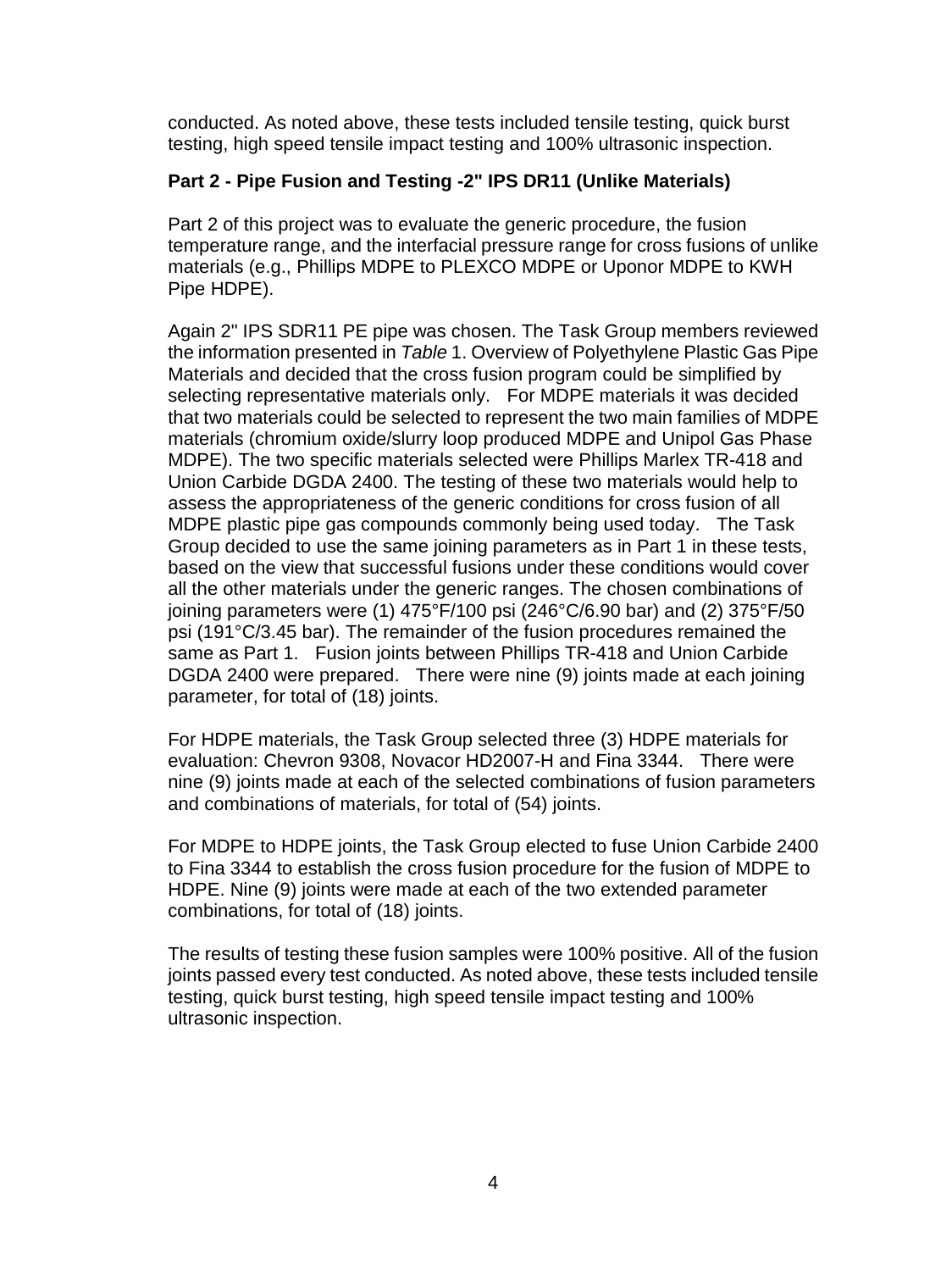#### <span id="page-8-0"></span>**Part 3 - Pipe Fusion and Testing - 8" IPS DR11 (Unlike Materials)**

Part 3 of this project was to test 8" IPS SDR 11 PE pipe to establish a range of pipe sizes where the generic procedure could be used. For MDPE materials, the Task Group identified five different medium density polyethylene materials which can be classed into two main types based on catalyst family, production process and melt index:

- A. Phillips Marlex TR-418, Chevron 9301, 9302, Solvay Fortiflex K38-20-160
- B. Novacor Chemical HD-2100, Union Carbide 2400

The Task Group agreed to make (10) joints of each of the following combinations:

UCC2400 to Phillips Marlex TR-418 UCC2400 to Chevron 9301 UCC2400 to Solvay Fortiflex K38-20-160

The joints were made at the same parameters as before with five (5) made at 475°F/100 psi (246°C/6.90 bar) interface and five (5) made at 375°F/50 psi (191°C/3.45 bar) interface. In effect, this would provide representative results for all medium density polyethylene except Uponor Aldyl A MDPE. Thus, this portion of the testing program would require 30 joints in total. It was also decided that if there were any failures with joints made under these parameters, then the fusions should be duplicated under the generic parameters 400 - 450°F/60-90 psi (204-232°C/4.14 6.21 bar).

For HDPE materials, the Task Group identified seven different high density polyethylene materials which could be classed into three main categories based on catalyst family, production process and melt index:

- A. Chevron 9308, Phillips TR 480 and Solvay Fortiflex K44-15-123.
- B. Novacor Chemical HD-2007-H, Chevron 9346 and UCC2480
- C. Fina 3344

The HDPE cross fusion testing covered 10 joints for each of the following combinations: A to A, B to B, C to C, A to B, B to C, and A to C, for a total of 60 fusion joints. The representative materials selected from each category were the Fina 3344, UCC2480 and Phillips TR480.

For MDPE to HDPE cross fusions, the Task Group decided to use the same materials as were used for the cross fusion of 2" pipe; i.e., Fina 3344 and Union Carbide 2400. This portion of the testing program would involve A to B fusions of the two materials, for a total of 10 joints.

In addition to the tensile testing, high speed tensile impact testing, quick burst testing and 100% ultrasonic inspection, each fusion combination described in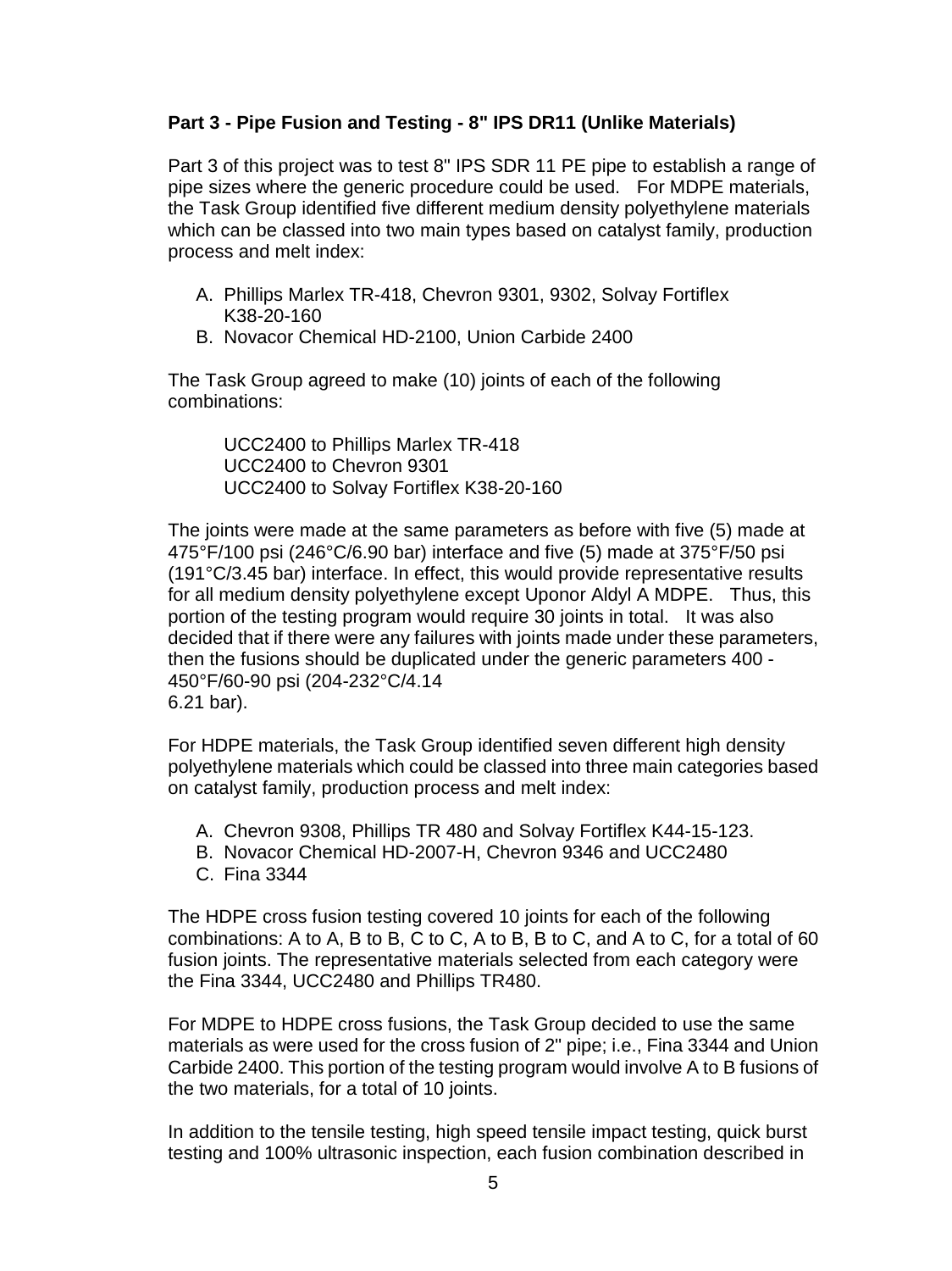Part 3 was subjected to a long- term 176°F (80°C), 1000 hour test using 580 psi (40 bar) hoop stress. As with the 2" IPS testing, all joints passed every test conducted.

#### <span id="page-9-0"></span>**4.0 CONCLUSIONS AND RECOMMENDATIONS**

The results of this study indicate that there is a single fusion procedure with defined ranges of acceptable heater surface temperature, 400-450°F (204-232°C), and interfacial pressure, 60-90 psi (4.14-6.21 bar), for fusing most of the PE gas pipes on the market today. The PE pipes used in these tests were selected PE2406 and PE3408 materials, which were deemed suitable for fuel gas applications (per ASTM D2513) and which have a grade designation, in accordance with ASTM D3350, of PE24 and PE34, respectively, excluding Uponor Aldyl A MDPE and Phillips Driscopipe 8000 HDPE. The results further indicate that there is a strong likelihood that the generic fusion procedure used in this testing (see Appendix A) could be qualified by gas pipeline operators under DOT's regulations in Part 192 for use with most of these PE gas piping products. To the extent that this PPI generic procedure in Appendix A can be qualified for use with more and more of the PE pipe products in the marketplace, the closer the industry can move to meeting DOT's objective of greater uniformity, efficiency, and simplicity in the area of fusion procedures.

#### <span id="page-9-1"></span>**5.0 ACKNOWLEDGEMENTS**

This document has been produced by an industry Task Group from equipment, fitting, pipe, and resin manufacturers from the following companies.

Performance Pipe (formerly Phillips Driscopipe and PLEXCO) PolyPipe Central Plastics US Poly (formerly Uponor) Charter Plastics BP Solvay Total Petrochemicals (formerly Fina) KWH Pipe McElroy Manufacturing Connectra Fusion Technologies, LLC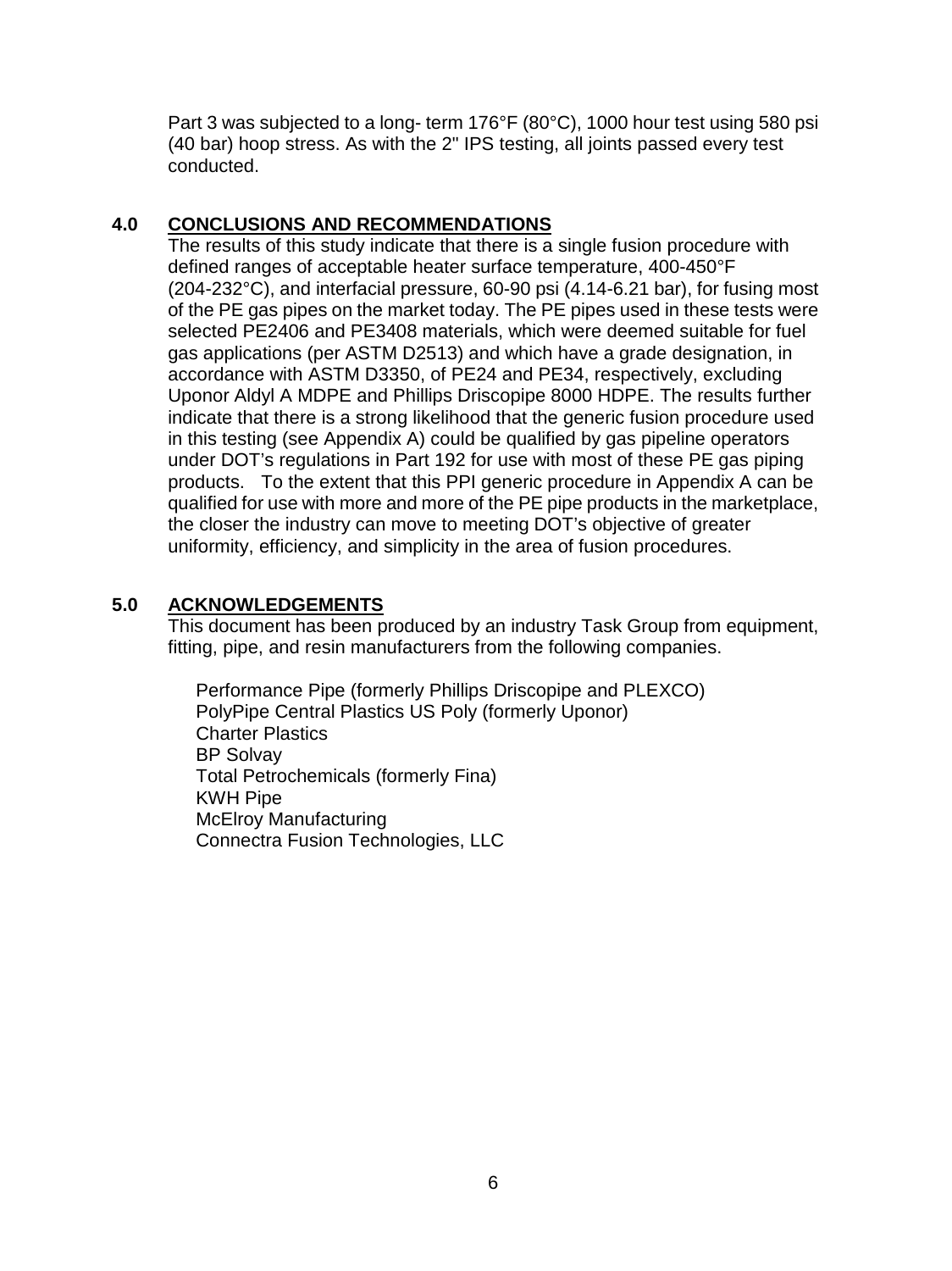<span id="page-10-0"></span>**Table 1. Overview of Polyethylene Plastic Gas Pipe Materials** 

| Company              | <b>Resin</b> | Melt Index (MI)<br>Grams/10 min. | <b>High Load MI</b><br>Grams/10 min. |
|----------------------|--------------|----------------------------------|--------------------------------------|
| <b>Phillips</b>      | <b>TR480</b> | .11                              | 13                                   |
| Solvay               | K44-15-123   | .12                              | 13                                   |
| Solvay               | K44-08-123   | .08                              | 8.5                                  |
| Chevron              | 9346         | .08                              | 10                                   |
| Chevron              | 9308         | .10                              | 10                                   |
| Novacor Chem.        | HD-2007-H    | .07                              | 8.5                                  |
| <b>Union Carbide</b> | 2480         | .10                              | 12                                   |
| Fina                 | 3344         | .10                              | 8                                    |
| <b>Phillips</b>      | <b>TR418</b> | .12                              |                                      |
| Chevron              | 9301         | .20                              |                                      |
| Solvay               | K38-20-160   | .20                              |                                      |
| Novacor Chem.        | 2100         | .15                              |                                      |
| <b>Union Carbide</b> | 2400         | .20                              |                                      |

**Note:** Some resins may no longer be produced, or company names may have changes. This information is for historical purposes for the types of resin utilized in this report.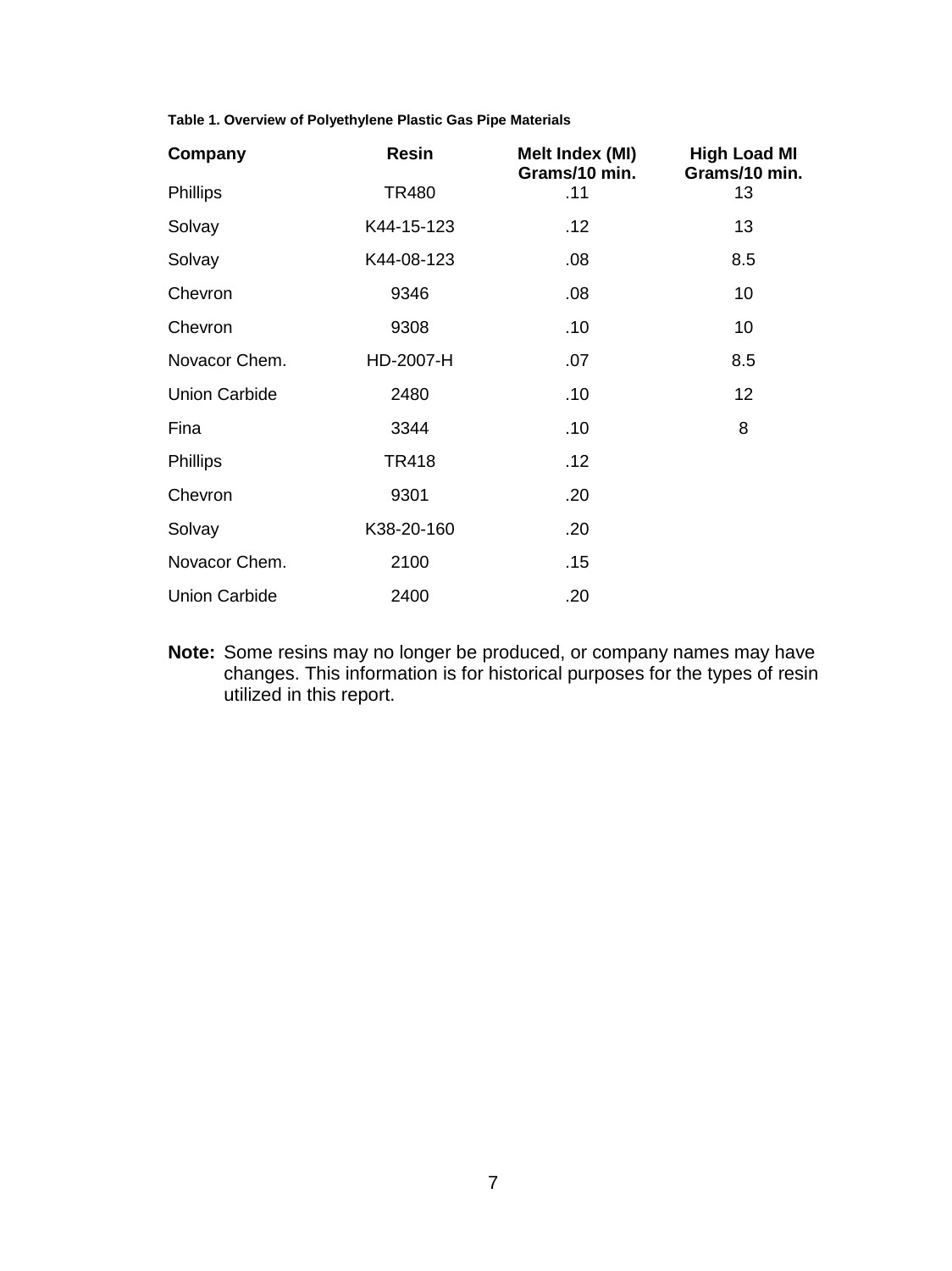#### <span id="page-11-0"></span>**SECTION II – GENERIC BUTT FUSION PROCEDURE TESTING FOR FIELD JOINING OF ASTM F714, ASTM D3035, AWWA C-901, AWWA C-906 AND PE PIPING FOR OTHER APPLICATIONS.**

#### <span id="page-11-1"></span>**1.0 SCOPE**

This program, undertaken by a different PPI Task Group, than the Task Group that established the Generic Butt Fusion Procedures for Polyethylene Gas Pipe (TR33/2001) for the testing of representative materials under a generic set of conditions, was designed to reflect the fusion conditions and parameters currently specified in TR-33/2001, Generic Butt Fusion Joining Procedure for Polyethylene Gas Pipe. While it is recognized that these fusion conditions do not include some parameters currently specified by some pipe producers for their Municipal and Industrial products, it was selected in an attempt to bring uniformity of fusion parameters to the industry. Additionally, as part of the overall goal of the Task Force, it was intended to provide a technical basis for the development of a generic butt fusion procedure (see Appendix A) that can be offered to the industry for use with selected PE (polyethylene) piping products. The procedure would be available for use by pipeline operators who would determine whether the procedure is appropriate for use with the PE piping products it employs.

It is important to emphasize that the testing performed by the PPI Task Group was intended only to establish a technical basis for developing and proposing a more generic fusion joining procedure that would offer the maximum opportunity to be qualified and used by pipeline operators with a broad range of polyethylene piping products. The testing was not intended to qualify the procedure for use with any particular pipe product, and PPI offers no opinion on whether the procedure is properly qualified for use with any particular PE pipe product. PE pipe producers remain solely responsible for any representations that they may make about the use of this generic procedure or any other joining procedure with their proprietary PE piping products. PPI member pipe manufacturers have endorsed this generic procedure for joining their products to themselves and to other commercially available pipe materials. A generic endorsement for the range of resins that have been proven to be successfully joined by this method is detailed in Appendix C along with a list of many product standards that utilizes these resins. An illustration of a properly made butt fusion joint is in Appendix D.

PPI hopes that the inherent value of greater uniformity will provide all the incentive necessary for companies to evaluate the generic procedure in Appendix A as a first option for butt fusion joining of its PE piping products. Use of this procedure obviously is not mandatory, and every PE pipe producer and pipeline operator retains the option of developing different procedures for its particular products and pipelines. However, PPI believes that its work in developing this generic procedure as a candidate for widespread acceptance throughout the industry will lead to greater efficiency, simplicity and understanding in this area and promote the use of effective, qualified procedures for butt fusion joining of PE pipe.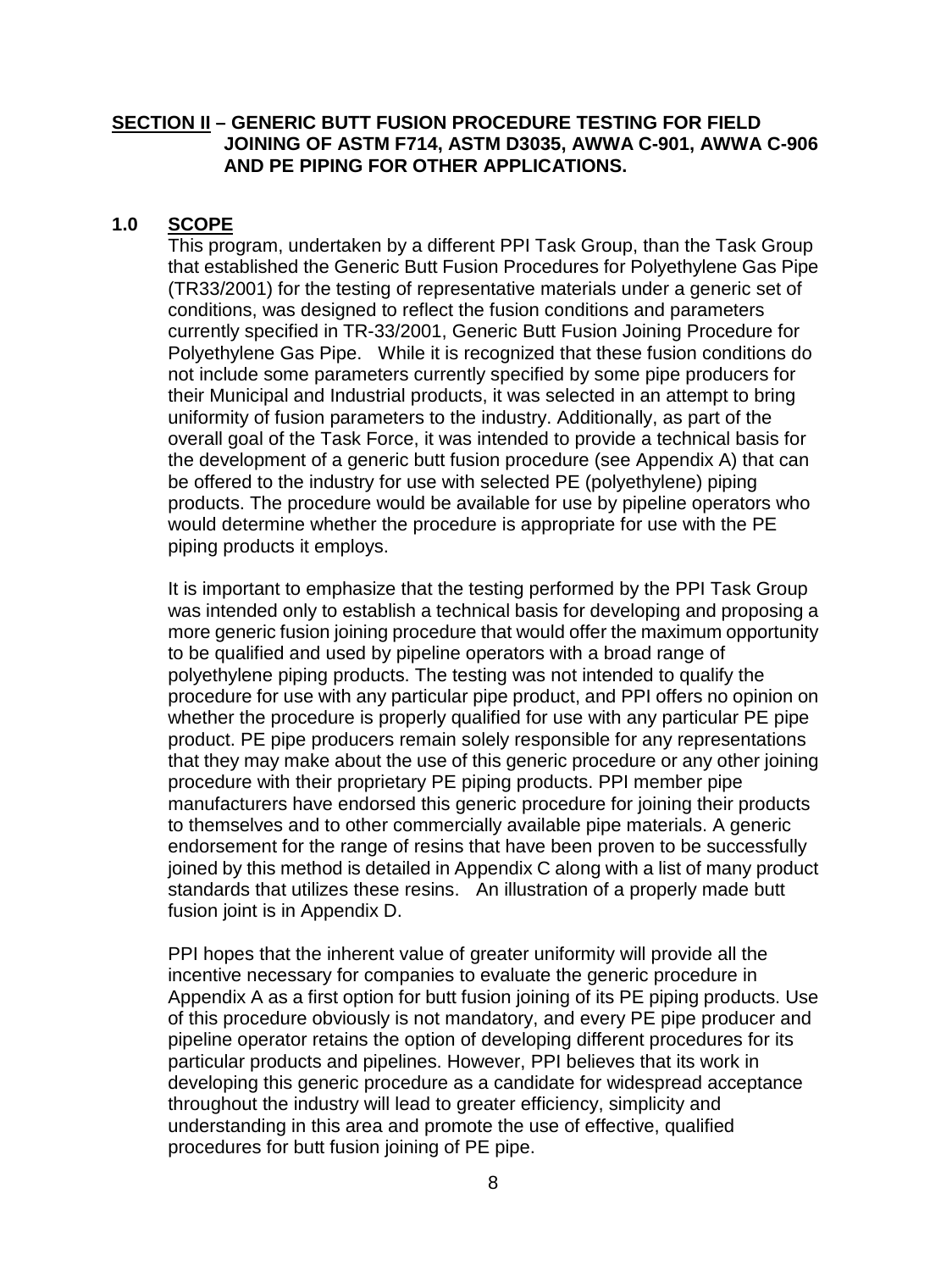#### <span id="page-12-0"></span>**2.0 TESTING PROGRAM TO EVALUATE USE OF GENERIC BUTT JOINING PROCEDURE FOR FIELD JOINING OF POLYETHYLENE PIPING PRODUCTS**

The Task Group looked at the Generic Butt Fusion Procedure previously released in TR-33 (2001) and other procedures approved by pipe manufacturers for butt fusing PE pipe products that satisfy the ASTM F714, ASTM D3035, AWWA C-901, and AWWA C-906 Pipe Specifications. Since there was overlap in the main fusion parameter areas, the Task Group proposed the same butt fusion parameters previously released in TR-33 (2001) for PE gas piping products be utilized, recognizing that the selected interfacial pressure range does not include all of the interfacial pressures that are promoted on a global basis. Interfacial fusion pressure recommendations typically range from a low of 21.7 psi (1.5 bar) to a maximum of 150 psi (10.34 bar). In spite of this broad range, the fact still remains that properly conducted fusions, across this range of interfacial pressures result in quality fusions that cannot always be differentiated by the various available testing techniques.

#### **Heater Surface temperature 400-450ºF (204-232ºC) Interfacial Pressure 60-90 psi (4.14-6.21 bar)**

From its review of the different procedures collected from the PE pipe producers, the Task Group further developed the Generic Butt Joining Procedure set out in Appendix A., based on its assessment of the common elements in the individual procedures. The only exception to this was that fusion pressure was used to seat the pipe against the heater plate and this pressure remained until an indication of melt around the circumference of the pipe was observed. Then the pressure was reduced to drag pressure and the carriage control valve shifted to the middle position to keep the carriage from moving. It was agreed that proprietary products such as Phillips Driscopipe 8000/8600 series HDPE piping products were sufficiently different from the remainder of the materials being discussed that they were not included in the test program<sup>[3](#page-12-1)</sup>. The manufacturer should be contacted for more information on particular joining procedures for those products. Only current commercially available products from PPI member companies were included in this test program. For information on older or other products, please contact the manufacturer of those products.

Using these parameters and procedures, the Task Group initiated a 2-part test program to evaluate butt fused samples joined at the extremes of the parameters. After the samples were fused, they were cut into tensile test specimens where high speed tensile testing was conducted on each specimen. PPI's Conclusions and Recommendations, based on the task group's work, are found at the end of this section. Test data are maintained at PPI headquarters.

<span id="page-12-1"></span> $3$  Phillips Driscopipe 8000 and 8600 are no longer manufactured.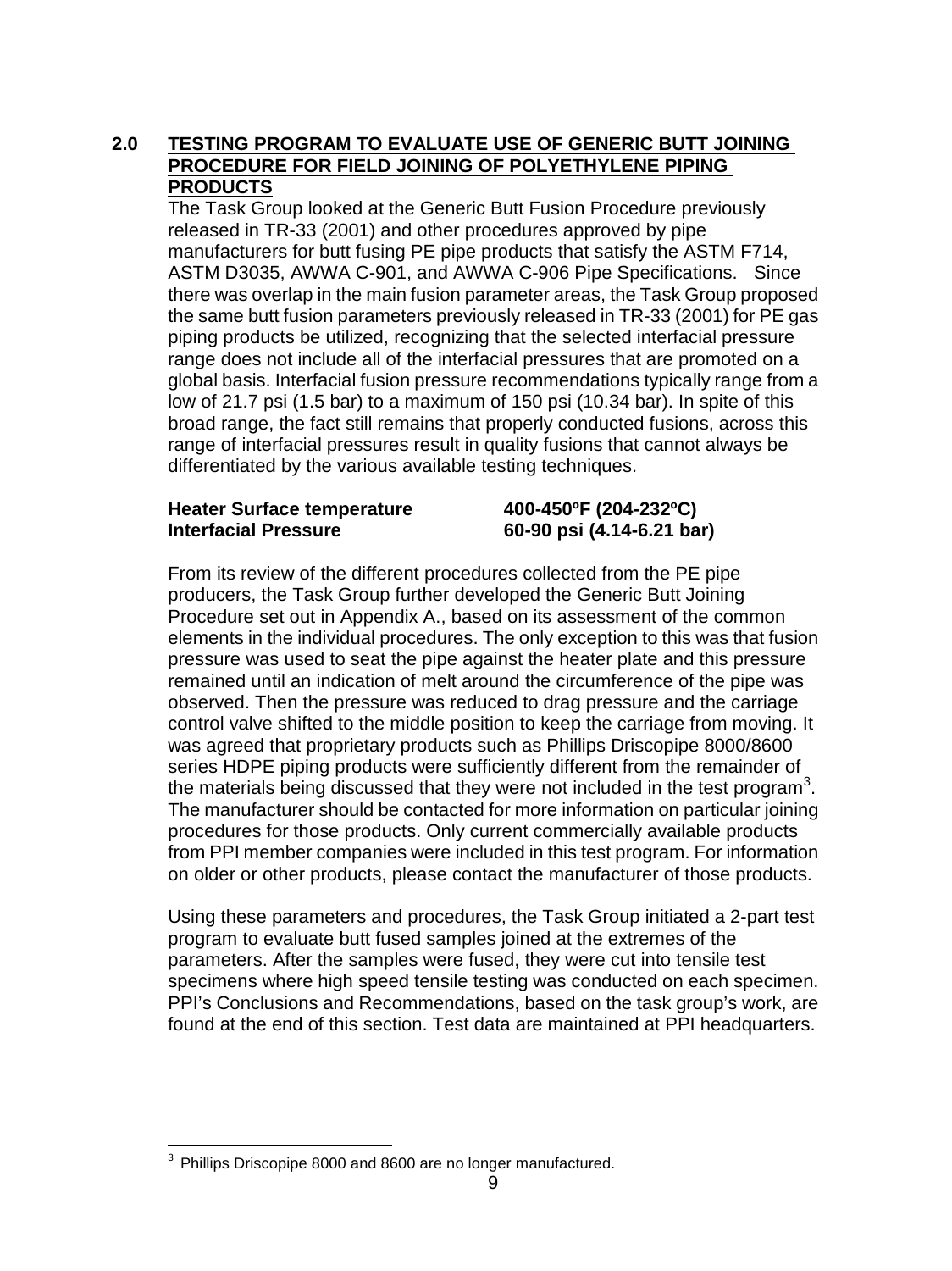#### <span id="page-13-0"></span>**Part 1 – Pipe Fusion and Testing – (5) different pipe manufacturers pipe samples with various wall thickness.**

The pipe samples we tested were:

KWH Pipe –12" IPS DR11 KWH Pipe – 12" IPS DR6 Phillips – 14"IPS DR 9 Plexco – 12"IPS DR 9 Plexco – 12" IPS DR 9 Yellowpipe

Like pipe to like pipe was fused in this evaluation. There were (4) joints made at the following parameters for each pipe size to be tested:

400º F and 60 psi interface 400º F and 90 psi interface 450º F and 60 psi interface 450º F and 90 psi interface

We recorded the following times and bead sizes in the fusion process:

- Time to get indication of melt
- Soak time to heater removal
- Bead size per side at the time of heater removal
- Total bead size after fusion
- Cooling time under pressure
- Bead temperature at the time of pipe removal

The fused samples were joined and allowed to cool under pressure until cool to the touch using 30-90 seconds per inch of diameter as a cool time guideline. The samples were allowed to cool for an additional 24 hours before cutting into the tensile test sample configuration.

A tensile test sample was cut from each fused pipe interface at 12:00, 3:00, 6:00 and 9:00 positions. The test samples were machined to the attached configuration and a high speed tensile impact test was conducted on all samples.

The results of testing these fusion samples were 100% positive. All of the fusion joints failed in a ductile mode outside the joint area.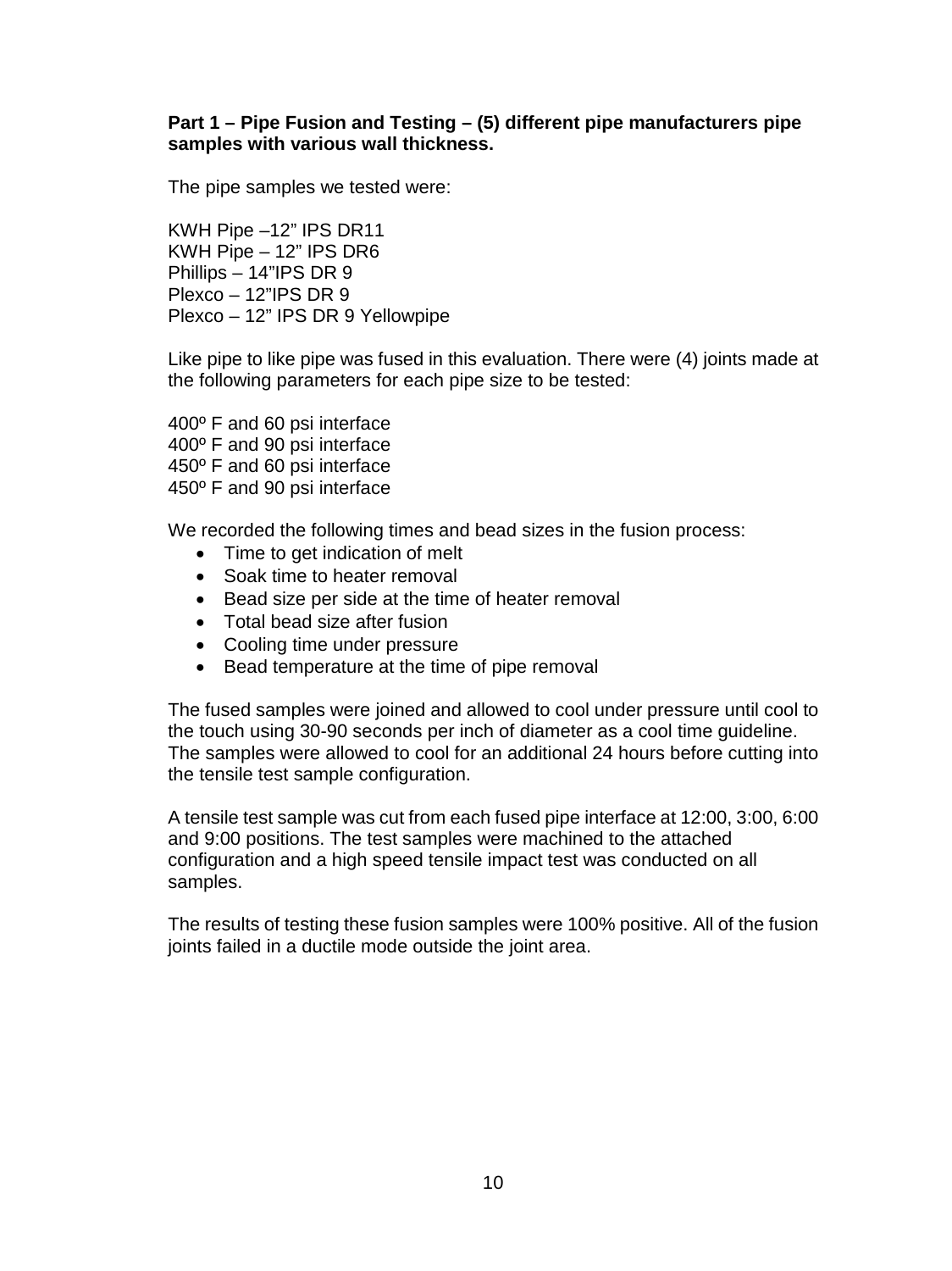#### <span id="page-14-0"></span>**Part 2 – Pipe Fusion and Testing – Compare tensile test results using different interfacial pressures.**

The heavy wall pipe samples we tested were:

PolyPipe 16" IPS DR 7 KWH Pipe 22" IPS DR11

We fused like pipe to like pipe in this evaluation. There was (1) joint made at the following parameters for each pipe size to be tested:

425º F and 25 psi interface 425º F and 40 psi interface 425º F and 75 psi interface

We recorded the following times and bead sizes in the fusion process:

- Time to get indication of melt
- Soak time to heater removal
- Bead size per side at the time of heater removal
- Total bead size after fusion
- Cooling time under pressure
- Bead temperature at the time of pipe removal

The fused samples were joined and allowed to cool under pressure until cool to the touch using 30-90 seconds per inch of diameter as a cool time guideline. The samples were allowed to cool for an additional 24 hours before cutting into the tensile test sample configuration.

A tensile test sample was cut from each fused pipe interface at 12:00, 3:00, 6:00, and 9:00 positions. The test samples were machined to a dog-bone configuration that is recommended by the British WIS 4-32-08 standard. This test is designed to cause failure in the joint area. We pulled the samples in a high-speed tensile impact machine at a rate of 4" per second. The energy in ft-lbs at yield and failure, the samples pull area and the amount of energy per square inch of area was recorded for all three interfacial area samples. The beads were removed on all samples. In order to mask actual values derived in the test that might allow one to compare strengths between materials, the results are shown as percentages of increased or decreased average strength as compared to that material's joint strength at 25 psi interfacial.

The results of these tests were:

| Pipe 1 | 25 psi | Average | 100% |
|--------|--------|---------|------|
| Pipe 1 | 40 psi | Average | 104% |
| Pipe 1 | 75 psi | Average | 105% |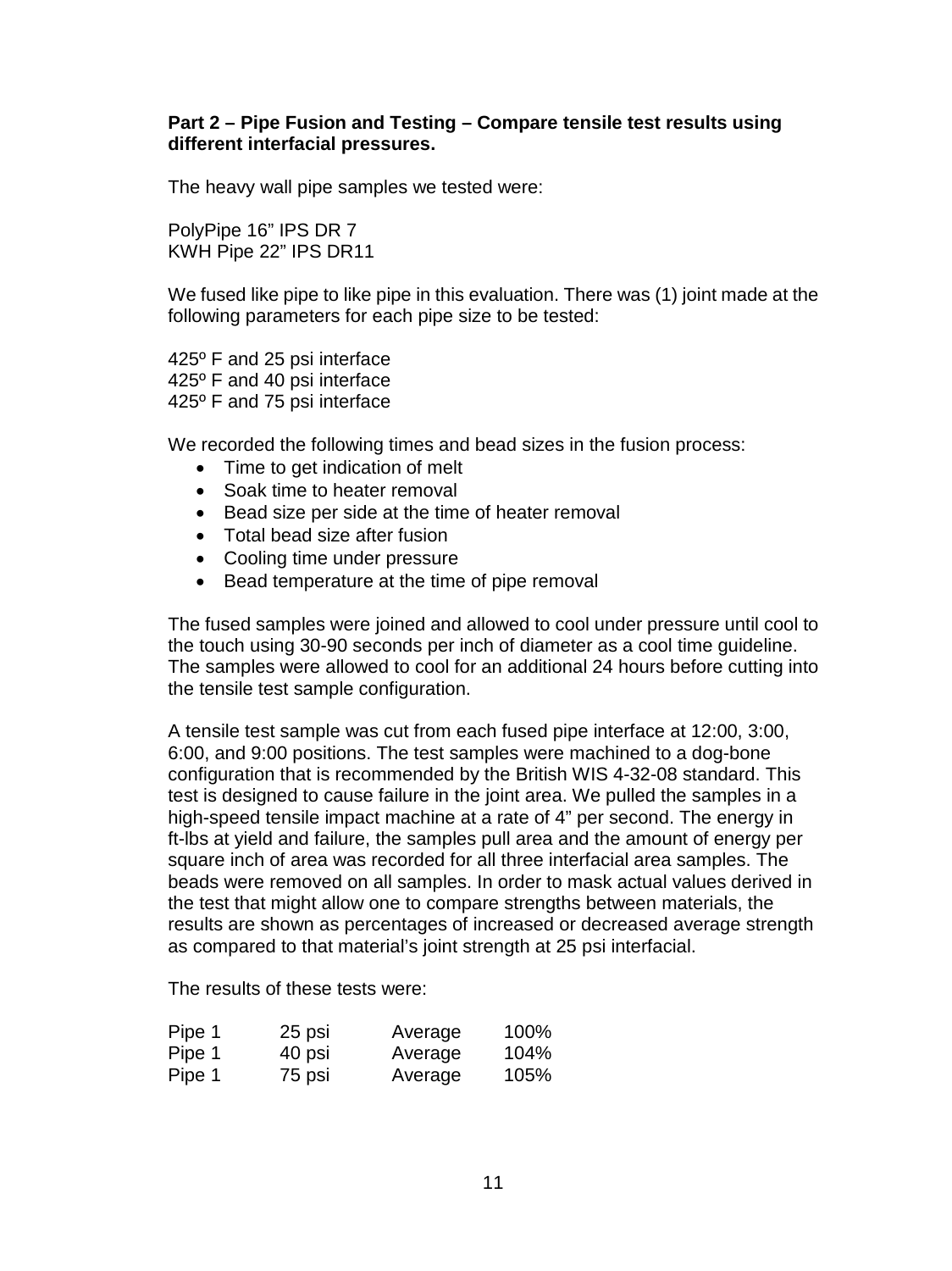| Pipe 2 | 25 psi | Average | 100% |
|--------|--------|---------|------|
| Pipe 2 | 40 psi | Average | 97%  |
| Pipe 2 | 75 psi | Average | 101% |

For both pipe sizes tested, the nominal 75 psi interface pressure joints proved to have a higher tensile strength before failure than 40 or 25 psi interface.

#### <span id="page-15-0"></span>**3.0 CONCLUSIONS AND RECOMMENDATIONS**

The results of this study indicate that it is possible to standardize on a single set of butt fusion parameters that can be used for fusing most of the polyethylene gas pipe and municipal and industrial pipe available on the market today. We recognize that the recommended parameters utilized are a small subset of the various fusion parameters utilized today, but believe in the benefit of moving towards a common standardized fusion procedure. The more the industry can move to greater uniformity, efficiency and simplicity in the area of fusion procedures, the more acceptance it will receive in the different industries.

PPI hopes that the inherent value of greater uniformity will provide all the incentive necessary for companies to evaluate the generic procedure in Appendix A as the preferred option for butt fusion joining of PE piping products. Use of this procedure obviously is not mandatory, and every PE pipe producer and pipeline operator retains the option of developing different procedures for its particular products and pipelines.

#### <span id="page-15-1"></span>**Other Acceptable Fusion Procedures**

It must be recognized that there are many other different procedures and fusion parameters used throughout the world that have been proven to make effective, reliable joints. The pipeline operator and ever pipe producer retains the option of developing different fusion procedures for its particular products and pipelines. In certain cases, due to operating conditions, weather, or the characteristics of the joining equipment, it may be necessary or even advisable to use another procedure.

PPI believes that its work in developing this generic procedure as a candidate for widespread acceptance throughout the industry will lead to greater efficiency, simplicity and understanding in this area and promote the use of effective, qualified procedures for butt fusion joining of PE pipe.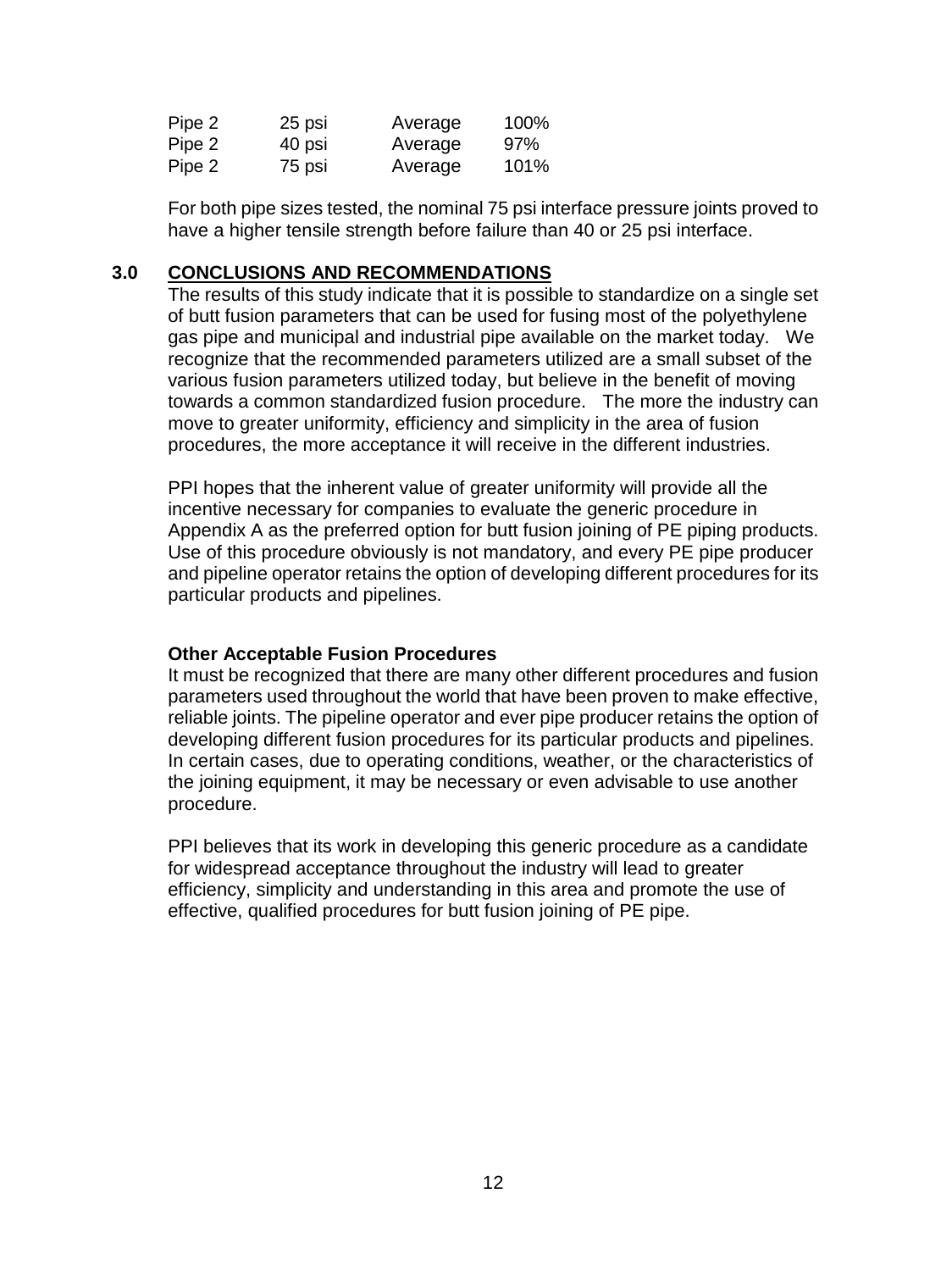#### <span id="page-16-0"></span>**SECTION III – BUTT FUSION PROCEDURE TESTING FOR FIELD BUTT FUSION OF PE 4710 PIPE FOR ALL APPLICATIONS.**

#### <span id="page-16-1"></span>**1.0 SCOPE**

A PPI Task Group was developed to make butt fusion joints on PE4710 piping products to the procedures and parameters outlined in ASTM F2620 and do the testing of those joints to qualify the procedure for that piping material. The procedure would be available for use by pipeline operators who would determine whether the procedure is appropriate for use with the PE piping products it employs.

It is important to emphasize that the testing, performed by the PPI Task Group, was intended only to show that the procedures and parameters in ASTM F2620 could be used to butt fuse PE 4710 piping material. This procedure would offer the maximum opportunity to be qualified and used by pipeline operators with a broad range of polyethylene piping products. PE pipe producers remain solely responsible for any representations that they may make about the use of this procedure or any other joining procedure with their proprietary PE piping products.

PPI hopes that the inherent value of greater uniformity will provide all the incentive necessary for companies to evaluate the procedure in ASTM F2620 as a first option for butt fusion joining of its PE piping products. Use of this procedure obviously is not mandatory, and every PE pipe producer and pipeline operator retains the option of developing different procedures for its particular products and pipelines. However PPI believes that its work in developing this procedure as a candidate for widespread acceptance throughout the industry will lead to greater efficiency, simplicity and understanding in this area and promote the use of effective, qualified procedures for butt fusion joining of PE pipe.

#### <span id="page-16-2"></span>**2.0 TESTING PROGRAM TO EVALUATE THE USE OF ASTM F2620-11 BUTT JOINING PROCEDURES FOR FIELD JOINING OF PE 4710 POLYETHYLENE PIPING PRODUCTS**

The Task Group looked at the ASTM Standard Butt Fusion Procedure F2620 and decided to use similar parameters and procedures for the Three Phase Test Program for different pipe sizes of PE 4710 pipe. Parts of the procedure were further clarified so it is easier to monitor the procedure used and inspect the joints. A minimum heat soak time was added to pipe sizes 14" and larger to insure that the thicker wall pipes receive enough heat before joining. This minimum heat soak time is 4.5 minutes per inch of wall thickness. A maximum open/close (dwell) time was established by wall thickness to make sure the fusion machine is opened, the heater removed and the pipe ends brought together at the fusion pressure in a prompt time. The cool time under fusion pressure was changed from 30-90 seconds per inch of pipe diameter to 11 minutes per inch of wall thickness. This better clarifies the cool time required for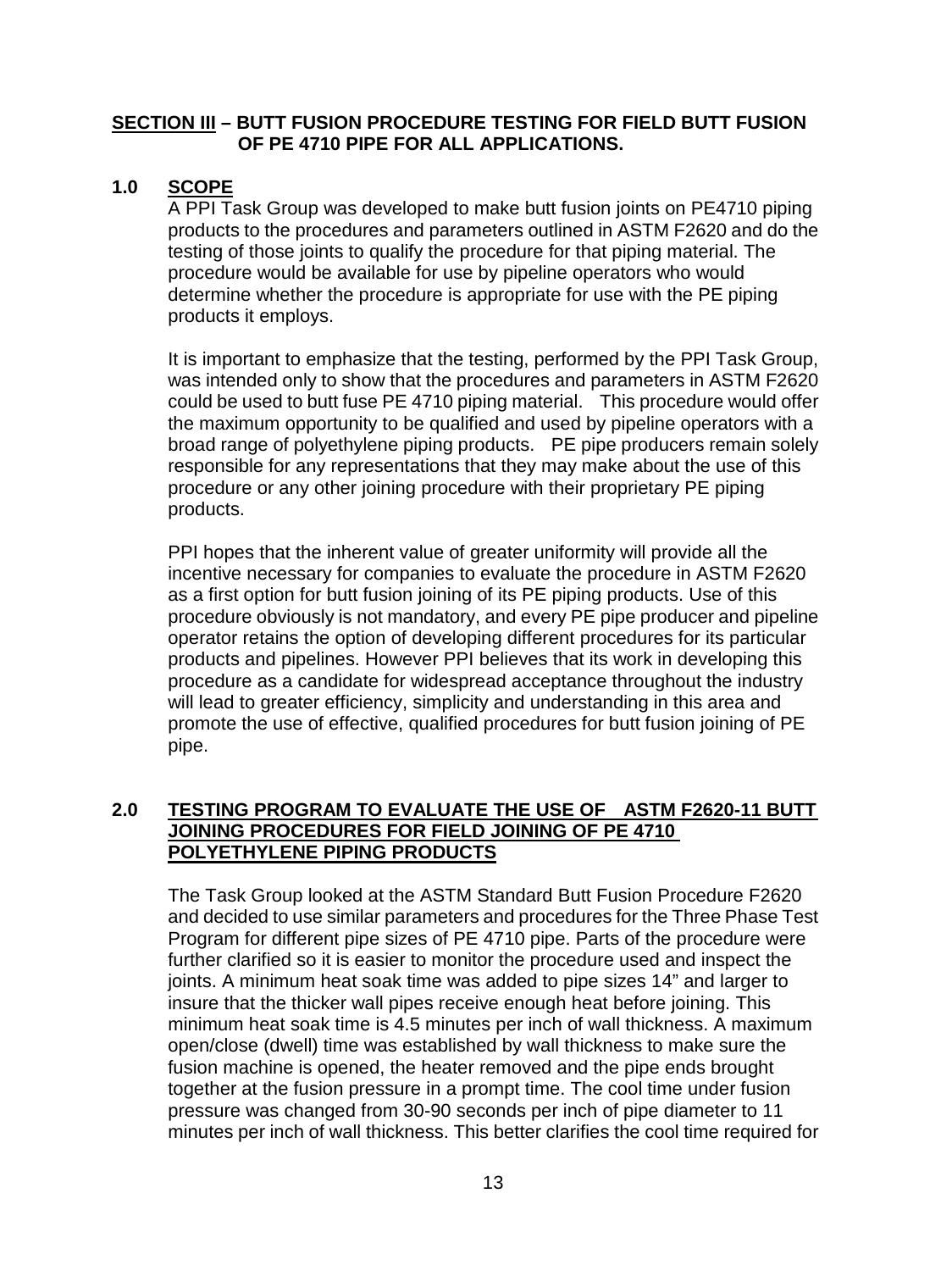pipes of all wall thicknesses and is easier to monitor. All of these changes are outlined in ASTM F2620-11e1.

The three phase program was focused on pipes in different size ranges:

**Phase I** --- 2" IPS DR11 PE 4710 pipe from different manufacturers and resins for cross fusion compatibility testing

**Phase II** --- 8" IPS PE 4710 pipe fused to other PE 4710 pipes and also to PE 3608 pipe and PE 2708 pipe for compatibility testing.

**Phase III** --- 6"IPS DR11, 12" IPS DR11, 20" DIPS DR 11, 28" IPS, DR11 and 36" IPS DR9 PE 4710 pipe sizes were fused to validate the parameters and procedures for a variety of pipe sizes and wall thicknesses.

#### <span id="page-17-0"></span>**Phase I --- Pipe Fusion and Testing – 2" IPS pipe size**

Five (5) different PE 4710 pipe resins were used to make (10) different cross-fusion combinations for tensile testing and quick burst testing.

All pipe sizes were 2" IPS DR11. The combinations fused and tested were:

CP Chem 9346P8 to Dow DGDA 2490 CP Chem 9346P8 to Total XT 10N CP Chem 9346P8 to Ineos TUB 121 CP Chem 9346P8 to Equistar Alathon L4904 Dow DGDA 2490 to Total XT 10N Dow DGDA 2490 to Ineos TUB 121 Dow DGDA 2490 to Equistar Alathon L4904 Total XT 10N to Ineos TUB 121 Total XT 10N to Equistar Alathon L4904 Ineos TUB 121 to Equistar Alathon L4904

The Task Group decided to use parameters that were outside the ASTM F2620 procedure to make sure we had a safety zone around the actual parameters recommended. The parameters used for these fusions were:

375 degree F Heater Surface Temperature and 50 psi interfacial pressure 375 degree F Heater Surface Temperature and 100 psi interfacial pressure 500 degree F Heater Surface Temperature and 50 psi interfacial pressure 500 degree F Heater Surface Temperature and 100 psi interfacial pressure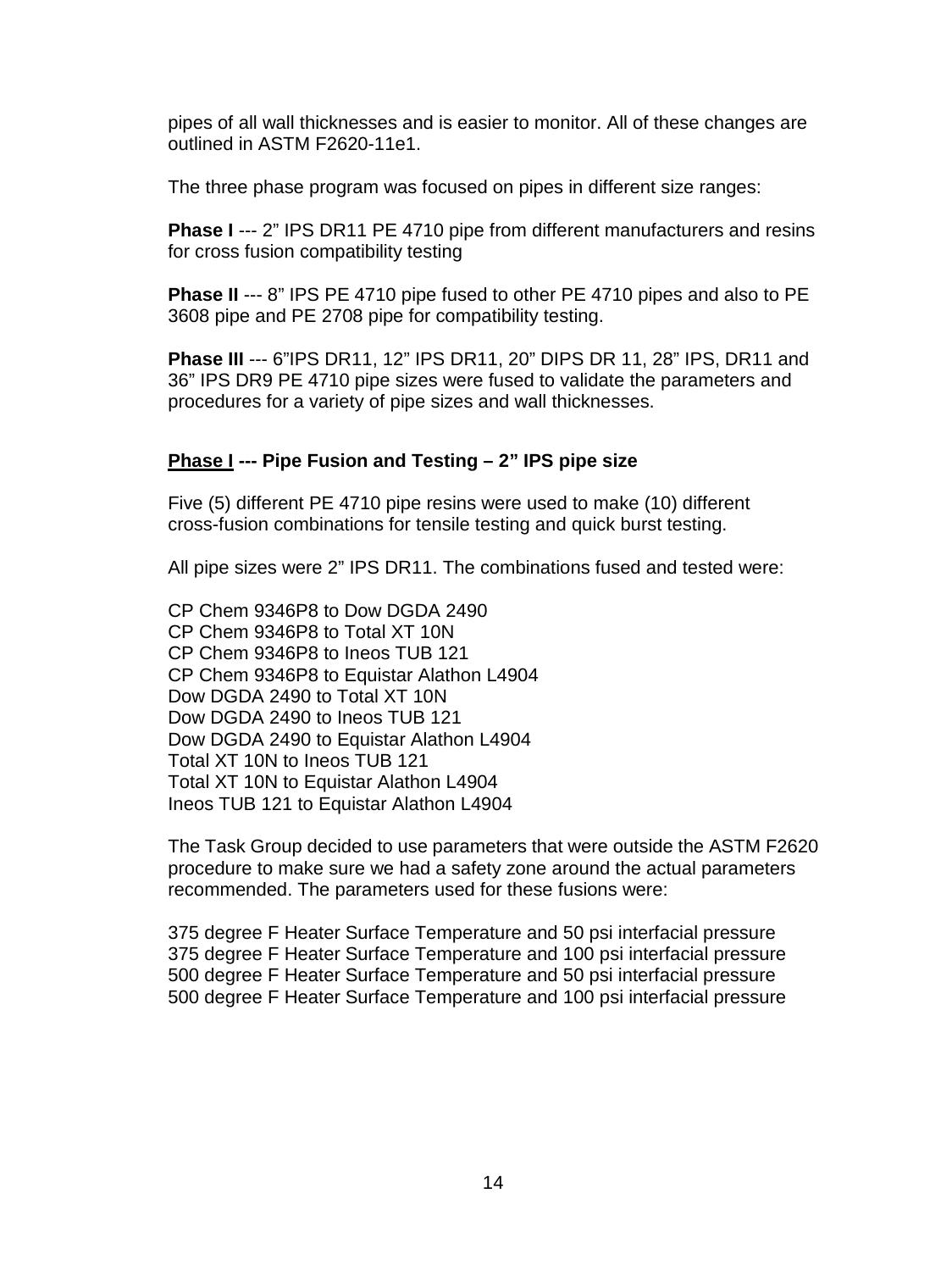We recorded the following parameters during the fusion process of each joint:

- Time to get an indication of melt
- Soak time to heater removal
- Pressure during the heat soak cycle
- Total open/close (dwell) time for heater removal
- Fusion pressure
- Cooling time at fusion pressure

The samples were allowed to cool for at least an additional 24 hours before cutting test specimens and conducting the tensile and quick burst tests.

Three separate task group companies made the fusion joints and three task group companies did the tensile tests on these samples. Twelve fusion joints at each parameter condition were made with (24) tensile test specimens made for each condition. The tensile tests were conducted per ASTM F2634 and D638. A total of 250 + tensile tests were conducted in Phase 1. All joints passed the tensile tests in a ductile manner outside the fusion zone.

Twelve fusion joints at each parameter condition were made and quick burst tested per D1599. A total of 40 quick burst tests were conducted in Phase 1 with three fusion joints in each test pipe. All joints passed the quick burst tests with failures in the pipe and not the fusion joint.

#### <span id="page-18-0"></span>**Phase II --- Pipe Fusion and Testing – 8" IPS pipe size**

The Task Group continued testing of PE 4710 piping material with a larger diameter and heavier wall pipe size. The fusion joints were made between different resins of PE 4710 and between PE 4710 and standard PE 3608 and PE 2708 piping materials. These joints were tested using tensile tests and sustained pressure tests at elevated temperatures. The combinations fused and tested were:

8" IPS DR 11 Equistar L4904 PE 4710 to 8" IPS DR 9 PE 3608 pipe 8" IPS DR 13.5 Dow DGDA 2490 PE 4710 to 8" IPS DR 13.5 Ineos TUB 121 PE 4710 8" IPS DR 11 Total XT10N PE 4710 to 8" IPS DR 11 PE 2708 pipe

The Task Group decided to use parameters that were outside the ASTM F2620 procedure to make sure we had a safety zone around the actual parameters recommended. The parameters used for these fusions were the same as in Phase 1:

375 degree F Heater Surface Temperature and 50 psi interfacial pressure 375 degree F Heater Surface Temperature and 100 psi interfacial pressure 500 degree F Heater Surface Temperature and 50 psi interfacial pressure 500 degree F Heater Surface Temperature and 100 psi interfacial pressure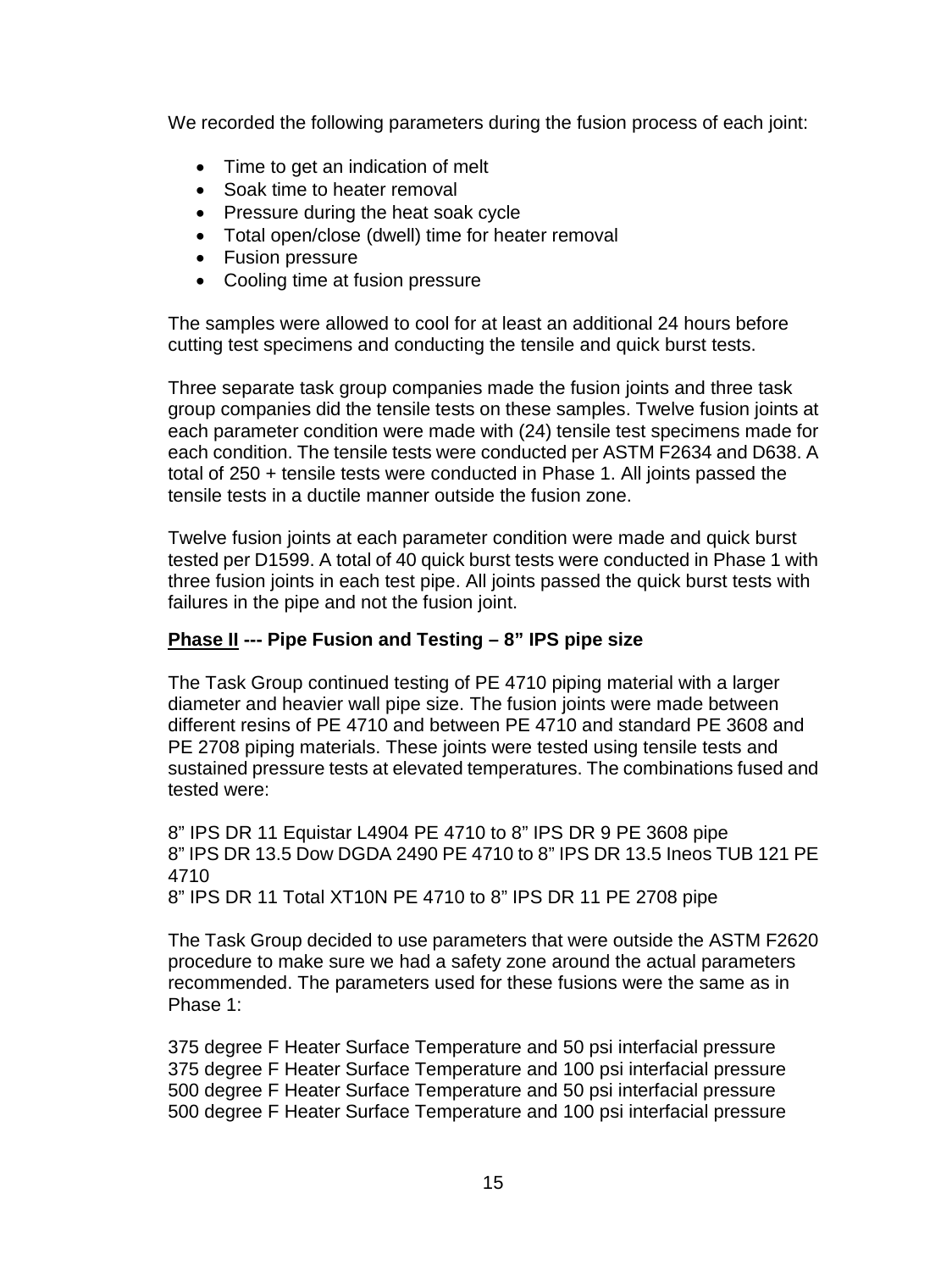We recorded the following parameters during the fusion process of each joint:

- Time to get an indication of melt
- Soak time to heater removal
- Pressure during the heat soak cycle
- Total open/close (dwell) time for heater removal
- Fusion pressure
- Cooling time at fusion pressure

The samples were allowed to cool for at least an additional 24 hours before cutting test specimens and conducting the tensile and 80° C sustained pressure tests.

Three separate task group companies made the fusion joints and three task group companies did the tensile tests on these samples. Six fusion joints at each parameter condition were made with (24) tensile test joints made for each condition. Three fusion joints at each parameter condition were made for each pipe combination. The tensile tests were conducted per ASTM F2634 and D638. A total of 312 tensile tests were conducted in Phase II. All joints passed the tensile tests in a ductile manner outside the fusion zone. We then conducted elevated temperature (80º C) sustained pressure testing per ASTM D3035 or F714. We tested a total of 36 joints with all passing the requirements in the D3035 or F714 standards.

#### <span id="page-19-0"></span>**Phase III --- Pipe Fusion and Testing – Variety of pipe sizes from 6" to 36" and up to 4" wall thickness**

The Task Group continued testing of PE 4710 piping material with a larger diameter and heavier wall pipe size. The fusion joints were made on pipe made from PE 4710 resins and were made using the following pipe sizes and at the following parameters. These joints were fused by two different member companies and tested by performing tensile impact testing per ASTM F2634 on the samples from these joints. We also tested the parent pipe to compare the tensile strength between the joint and the pipe.

The Task Group decided to use parameters that were outside the ASTM F2620 procedure to make sure we had a safety zone around the actual parameters recommended:

375 degree F Heater Surface Temperature and 50 psi interfacial pressure 375 degree F Heater Surface Temperature and 100 psi interfacial pressure 475 degree F Heater Surface Temperature and 50 psi interfacial pressure 475 degree F Heater Surface Temperature and 100 psi interfacial pressure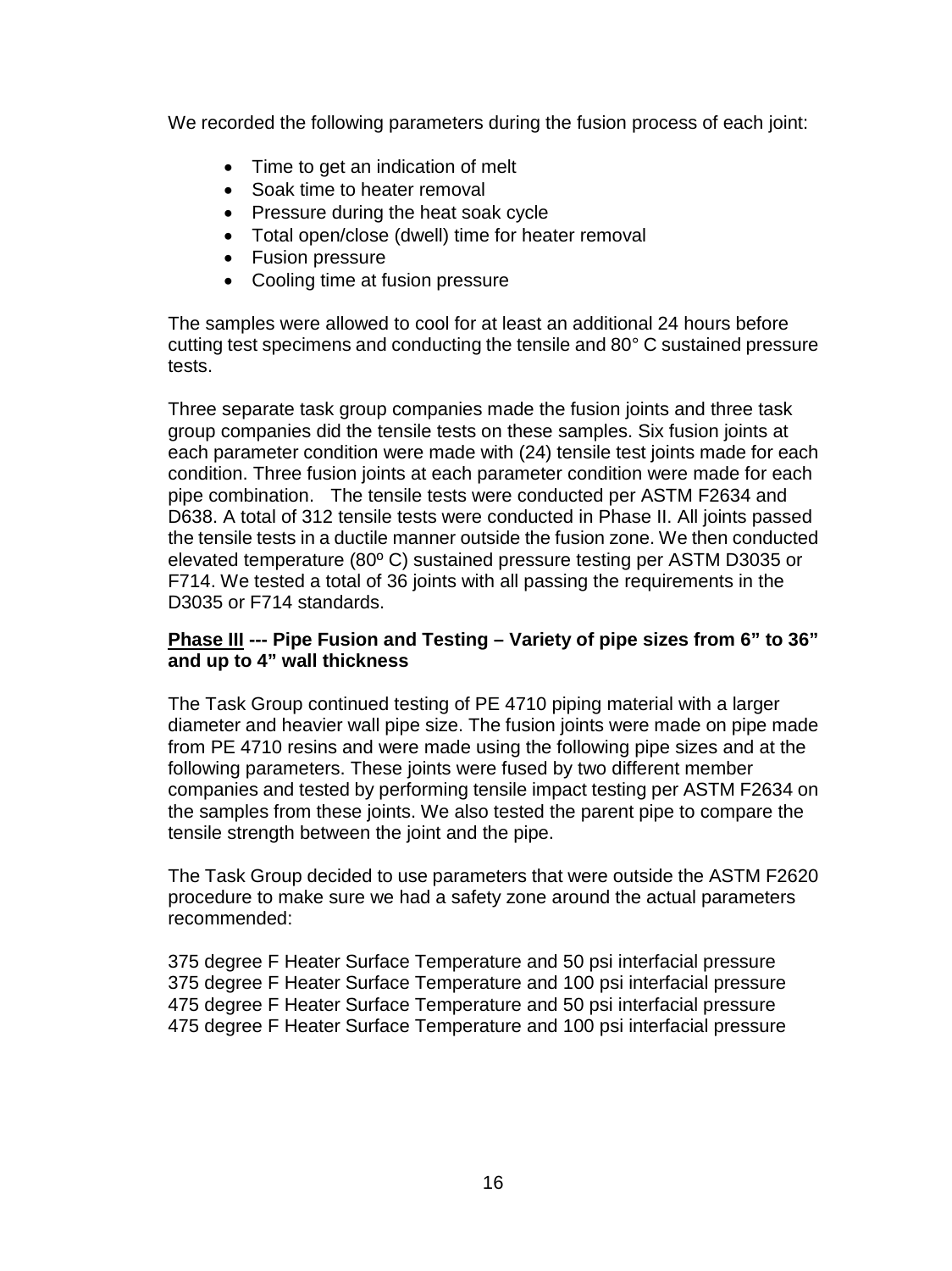We recorded the following parameters during the fusion process of each joint:

- Time to get an indication of melt
- Soak time to heater removal
- Pressure during the heat soak cycle
- Total open/close (dwell) time for heater removal
- Fusion pressure
- Cooling time at fusion pressure

The pipes tested are listed below:

| 6" IPS DR11          | Total XT10N PE 4710 Resin    |
|----------------------|------------------------------|
| 12" IPS DR11         | CP Chem H516HP PE 4710 Resin |
| <b>20" DIPS DR11</b> | Total XT10N PE 4710 Resin    |
| 28" IPS DR11         | Equistar L4904 PE 4710 Resin |
| 36" IPS DR9          | Dow DGDA 2492 PE 4710 Resin  |
|                      |                              |

| <b>Pipe Size</b>     | <u>No. of</u>  | <u>Heater</u>  | <u>Interfacial</u> | <u>Total No.</u> |
|----------------------|----------------|----------------|--------------------|------------------|
|                      | <u>Joints</u>  | <b>Surface</b> | <b>Pressure</b>    | of Tensile       |
|                      |                | <u>Temp</u>    | <b>PSI</b>         | <u>Tests</u>     |
|                      |                | $^{\circ}$ F   |                    |                  |
| 6" IPS DR11          | $\overline{2}$ | 425            | 75                 | 8                |
|                      |                |                |                    |                  |
| 12" IPS DR11         | 1              | 375            | 50                 | 4                |
| 12" IPS DR11         | 1              | 375            | 100                | 4                |
| 12" IPS DR11         | 1              | 475            | 50                 | 4                |
| <b>12" IPS DR11</b>  | 1              | 475            | 100                | 4                |
| 12" IPS DR11         | 2              | 425            | 75                 | 8                |
| <b>20" DIPS DR11</b> | 1              | 375            | 50                 | 4                |
| <b>20" DIPS DR11</b> | 1              | 375            | 100                | 4                |
| 20" DIPS DR11        | 1              | 475            | 50                 | 4                |
| <b>20" DIPS DR11</b> | 1              | 475            | 100                | 4                |
| 20" DIPS DR11        | $\overline{2}$ | 425            | 75                 | 8                |
| 28" IPS DR11         | $\overline{2}$ | 425            | 75                 | 8                |
| 36" IPS DR9          | 1              | 375            | 50                 | 8                |
| 36" IPS DR9          | 1              | 375            | 100                | 8                |
| 36" IPS DR9          | 1              | 475            | 50                 | 8                |
| 36" IPS DR9          | 1              | 475            | 100                | 8                |
| 36" IPS DR9          | 2              | 425            | 75                 | 16               |

The fused joints in the 36" pipe were over 4" in wall thickness and were machined to approximately 2" in wall in order to test in the tensile machine. There were (22) joints made with 112 tensile tests on the joints and 32 tensile tests on the pipe. The results showed all the joints failed in a ductile manner.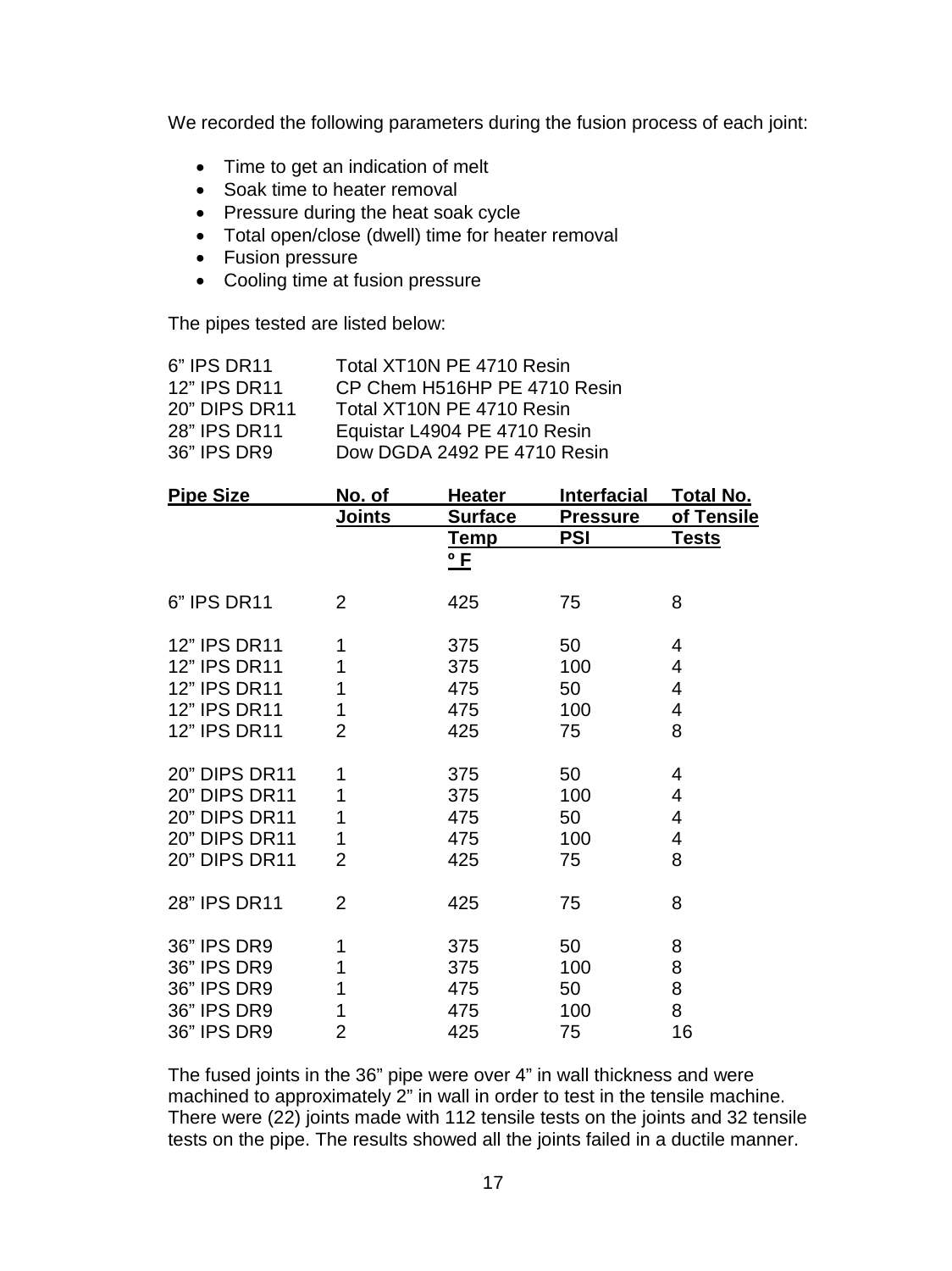#### <span id="page-21-0"></span>**3.0 CONCLUSIONS AND RECOMMENDATIONS**

The results of this study indicate that when the butt fusion procedure, outlined in ASTM F2620-11e1 Standard Practice for Heat Fusion Joining of Polyethylene Pipe and Fittings, is used to join PE 4710 piping material, the pipeline owner can expect leak free butt fusion joints that are as strong as, if not stronger than, the pipe when subjected to pressurization, tension and/or bending. As the polyethylene industry moves to broader uniformity, efficiency and simplicity in the area of fusion procedures, the more acceptance PE will receive in the different piping markets.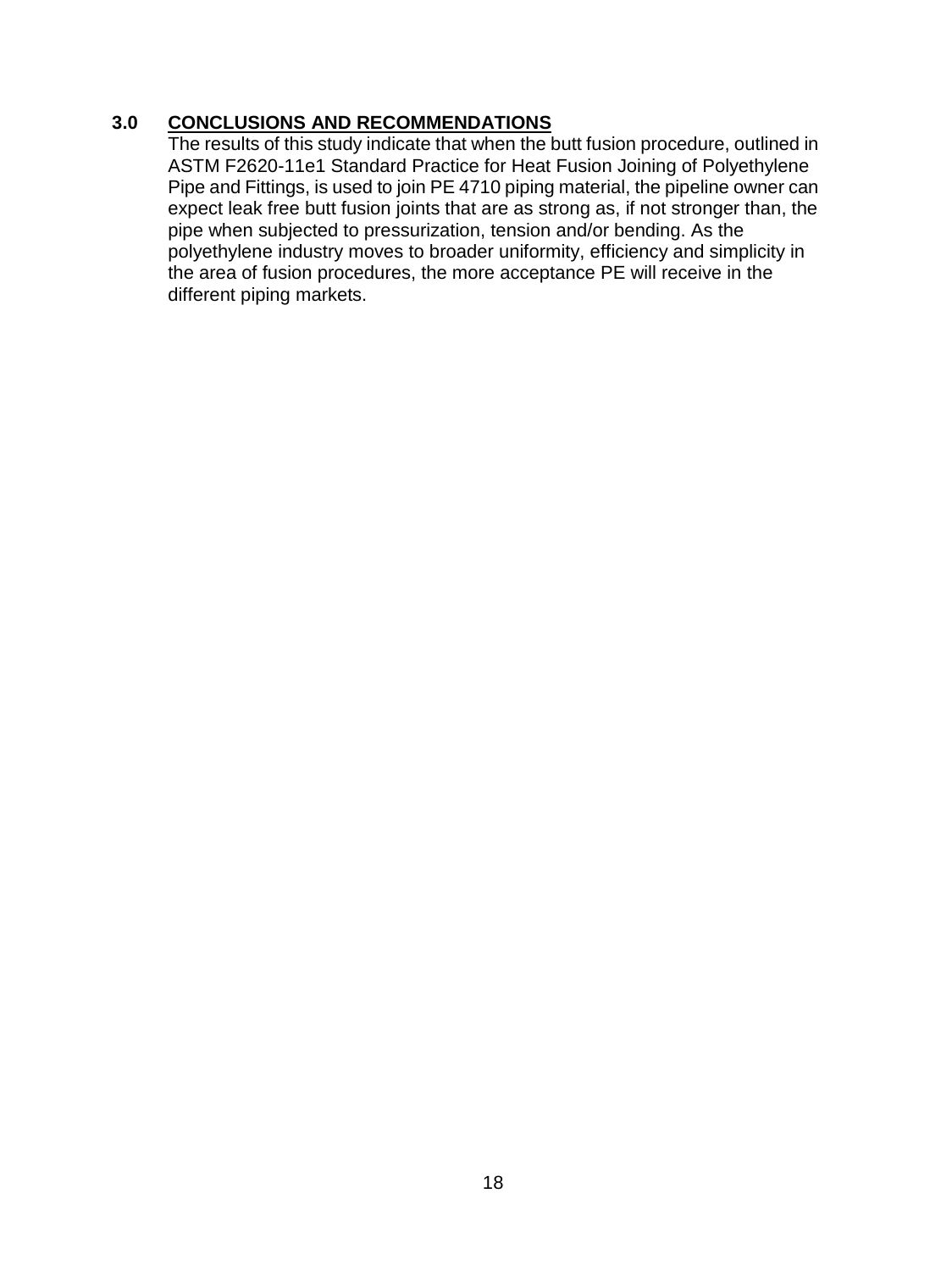### **APPENDIX A**

#### <span id="page-22-1"></span><span id="page-22-0"></span>**Generic Butt Fusion Joining Procedure for Field Joining PE (Polyethylene) Pipe**

**Note:** The procedure, outlined in Appendix A, was used to make the joints in [Section I](#page-4-0) and [Section II](#page-11-0) of this document. The procedure shown in ASTM F2620 -11e1 Standard Practice for Heat Fusion Joining of Polyethylene Pipe and Fittings was used in making the joints in [Section](#page-16-0)  **[III](#page-16-0)** with the parameter exceptions shown in that Section. ASTM F2620 is a refined and expanded copy of this Appendix and should be used as the guide for further qualification.

This Appendix is intended to be used only in conjunction with PPI's Technical Report TR-33 that more fully explains the background, scope and purposes of the PPI generic procedure. This procedure has not been qualified for use with any particular piping product or combination of piping products and must be qualified for use in accordance with 49 CFR Part 192 prior to its use to join PE pipe in a gas pipeline. Any copying or reproduction of this procedure without this footnote and the accompanying TR-33 is a violation of the copyright.

This procedure is intended for butt fusion joining of PE fuel gas pipe produced in accordance with (ASTM D2513), excluding Dupont Aldyl A MDPE, Uponor Aldyl A MDPE and Phillips Driscopipe 7000 and 8000 HDPE<sup>[4](#page-22-2)</sup>. It also is intended for butt fusion joining of PE potable water, sewer and industrial pipe manufactured in accordance with ASTM F714, ASTM D3035, AWWA C-901 and AWWA C-906, as well as other PE pipe and fitting standards listed in Appendix C.

#### **Butt Fusion Procedure Parameters:**

| Generic Fusion Interface Pressure Range <sup>5</sup> | 60-90 psi (4.14-6.21 bar) |
|------------------------------------------------------|---------------------------|
| Generic Heater Surface Temperature Range             | 400 - 450°F (204-232°C)   |

#### **Butt Fusion Procedures:**

The principle of heat fusion is to heat two surfaces to a designated temperature, then fuse them together by application of a sufficient force. This force causes the melted materials to flow and mix, thereby resulting in fusion. When fused according to the proper procedures, the joint area becomes as strong as or stronger than the pipe itself in both tensile and pressure properties.

<span id="page-22-2"></span>Dupont Aldyl A MDPE, Uponor Aldyl-A and Phillips Driscopipe 7000 and 8000 were not included in the study.

<span id="page-22-3"></span><sup>&</sup>lt;sup>5</sup> Interfacial pressure is used to determine fusion joining pressure settings for hydraulic butt fusion machines when joining specific pipe diameters and DR's. Interfacial pressure in NOT the gauge pressure.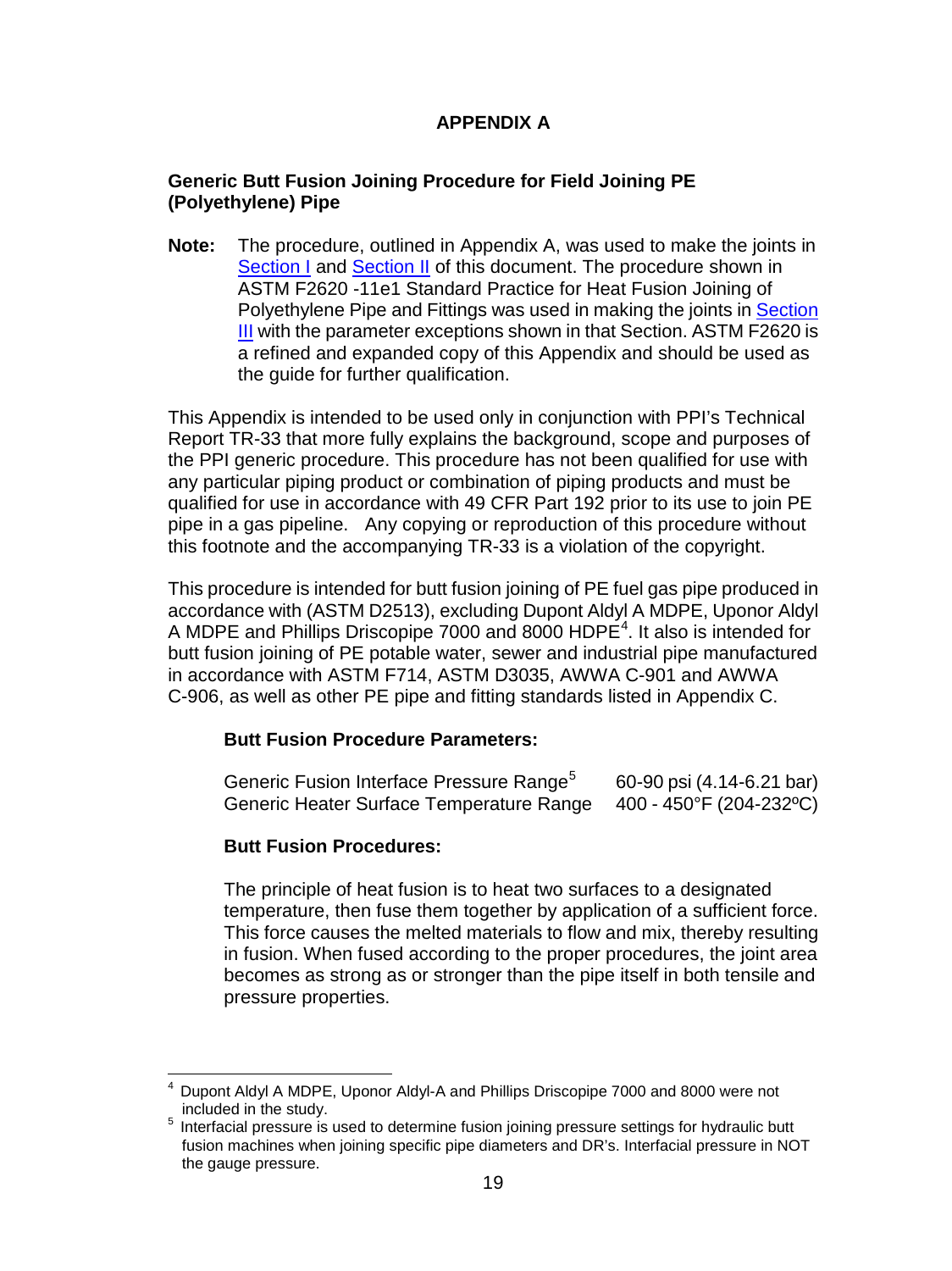Field-site butt fusions may be made readily by trained operators using butt fusion machines that secure and precisely align the pipe ends for the fusion process. The six steps involved in making a butt fusion joint are:

- 1. Securely fasten the components to be joined
- 2. Face the pipe ends
- 3. Align the pipe profile
- 4. Melt the pipe interfaces
- 5. Join the two profiles together
- 6. Hold under pressure

#### <span id="page-23-0"></span>**1.0 SECURE**

Clean the inside and outside of the pipe to be joined by wiping with a clean lint-free cloth. Remove all foreign matter.

Clamp the components in the machine. Check alignment of the ends and adjust as needed.

#### <span id="page-23-1"></span>**2.0 FACE**

The pipe ends must be faced to establish clean, parallel mating surfaces. Most, if not all, equipment manufacturers have incorporated the rotating planer block design in their facers to accomplish this goal. Facing is continued until a minimal distance exists between the fixed and movable jaws of the machine and the facer is locked firmly and squarely between the jaw bushings. Open the jaws and remove the facer. Remove any pipe chips from the facing operation and any foreign matter with a clean, lint-free cotton cloth. Bring the pipe ends together with minimal force and inspect the face off. A visual inspection of this operation should verify that faces are square, perpendicular to the pipe centerline on each pipe end and with no detectable gap.

#### <span id="page-23-2"></span>**3.0 ALIGN**

The pipe profiles must be rounded and aligned with each other to minimize mismatch (high-low) of the pipe walls. This can be accomplished by tightening clamping jaws until the outside diameters of the pipe ends match. The jaws must not be loosened or the pipe may slip during fusion. Re-face the pipe ends and remove any chips from re-facing operation with a clean, lint-free cotton cloth.

#### <span id="page-23-3"></span>**4.0 MELT**

Heating tools that simultaneously heat both pipe ends are used to accomplish this operation. These heating tools are normally furnished with thermometers to measure internal heater temperature so the operator can monitor the temperature before each joint is made. However, the thermometer can be used only as a general indicator because there is some heat loss from internal to external surfaces, depending on factors such as ambient temperatures and wind conditions. A pyrometer or other surface temperature-measuring device should be used before the first joint of the day is made and periodically throughout the day to insure proper temperature of the heating tool face that contacts the pipe or fitting ends. Additionally, heating tools are usually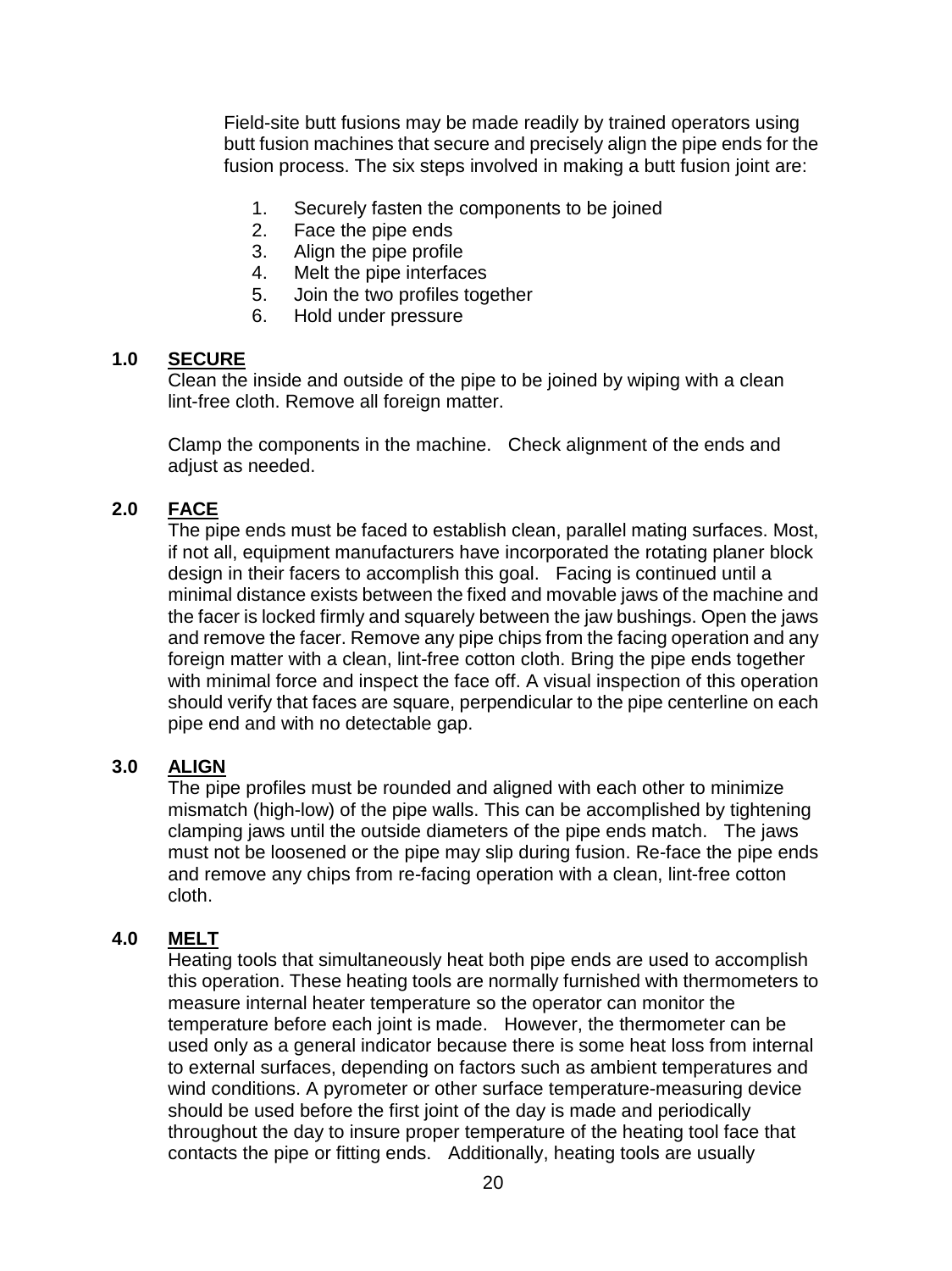equipped with suspension and alignment guides that center them on the pipe ends. The heater faces that come into contact with the pipe should be clean, oil-free and coated with a nonstick coating as recommended by the manufacturer to prevent molten plastic from sticking to the heater surfaces. Remaining molten plastic can interfere with fusion quality and must be removed according to the tool manufacturer's instructions. Never use chemical cleaners or solvents to clean heating tool surfaces.

The surface temperatures must be in the temperature range 400-450°F (204- 232°C). Install the heater in the butt fusion machine and bring the pipe ends into full contact with the heater. To ensure that full and proper contact is made between the pipe ends and the heater, the initial contact should be under moderate pressure. After holding the pressure very briefly, it should be released without breaking contact. On larger pipe sizes, initial pressure may be maintained until a slight melt is observed around the circumference of the pipe before releasing pressure. Continue to hold the components in contact with each other, without force, while a bead of molten polyethylene develops between the heater and the pipe ends. When the proper bead size is formed against the heater surfaces all around the pipe or fitting ends, remove the heater. Melt bead size is dependent on pipe size. See table below for approximate melt bead sizes.

#### **Table 2. Approximate Melt Bead Size**

| <b>Pipe Size</b>                                     | <b>Approximate Melt Bead Size</b> |
|------------------------------------------------------|-----------------------------------|
| 1 1/4" and smaller (40mm and smaller)                | $1/32" - 1/16"$ (1-2mm)           |
| Above 1 $\frac{1}{4}$ " through 3" (above 40mm-90mm) | About 1/16" (2mm)                 |
| Above 3" through 8" (above 90mm-225mm)               | $1/8$ "-3/16" (3-5mm)             |
| Above 8" through 12" (above 225mm-315mm)             | $3/16$ "-1/4" (5-6mm)             |
| Above 12" through 24" (above 315mm-630mm)            | $1/4$ "-7/16" (6-11mm)            |
| Above 24" through 36" (above 630mm-915mm)            | About 7/16" (11mm)                |
| Above 36" through 63" (above 915mm-1600mm)           | About 9/16" (14mm)                |

#### <span id="page-24-0"></span>**5.0 JOINING**

After the heater tool is removed, quickly inspect the pipe ends (NOTE: If a concave melt surface is observed, unacceptable pressure during heating has occurred and the joint will be low quality. Do not continue. Allow the component ends to cool completely, and restart at the beginning. Except for a very brief time to seat the components fully against the heater tool, do not apply pressure during heating.), then immediately bring the molten pipe ends together with sufficient fusion force to form a double rollback bead against the pipe wall.

For larger manual and hydraulic butt fusion machines, fusion force is determined by multiplying the interfacial pressure, 60-90 psi, by the pipe area. For manually operated fusion machines, a torque wrench may be used to apply the proper force. For hydraulically operated fusion machines, the fusion force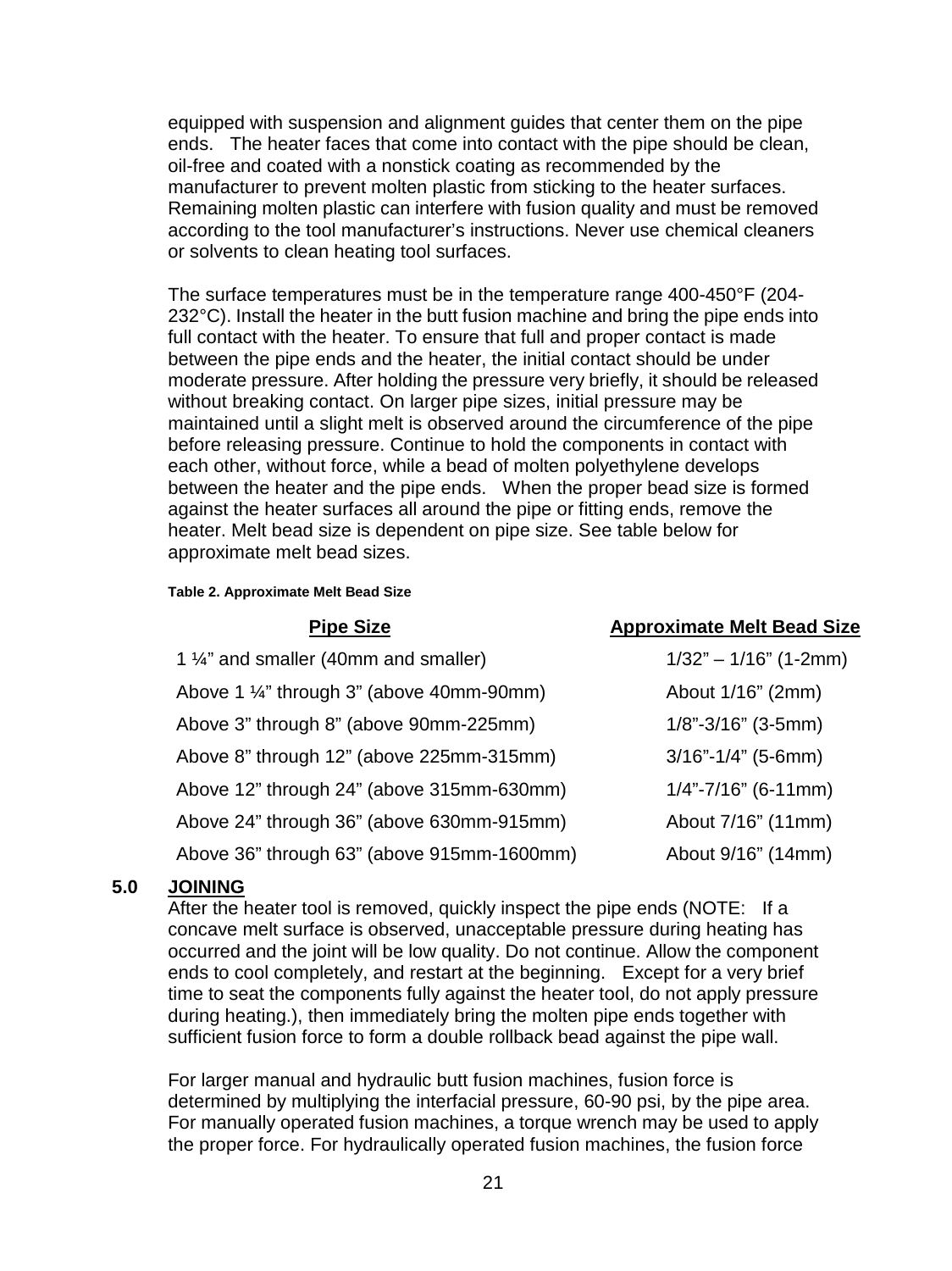can be divided by the total effective piston area of the carriage cylinders to give a hydraulic gauge reading in psi. The gauge reading is theoretical; internal and external drags are added to this figure to obtain the actual fusion pressure required by the machine. The hydraulic gauge reading is dependent upon pipe diameter, DR and machine design. Interfacial pressure and gauge reading are not the same value.

#### <span id="page-25-0"></span>**6.0 HOLD**

Hold the joint immobile under fusion force until the joint has cooled adequately to develop strength. Allowing proper cooling times under fusion force prior to removal from the clamps of the machine is important in achieving joint integrity. The fusion force should be held between the pipe ends for approximately 30-90 seconds per inch of pipe diameter or until the surface of the melt bead is cool to the touch.

Avoid pulling, installation or rough handling for an additional 30 minutes. Additional time may be required for pipes with a wall thickness greater than 2".

#### <span id="page-25-1"></span>**7.0 VISUAL INSPECTION**

Visually inspect and compare the joint against the manufacturer's recommended appearance guidelines. Visually, the width of butt fusion beads should be approximately 2-2  $\frac{1}{2}$  times the bead height above the pipe and the beads should be rounded and uniformly sized all around the pipe circumference. The v-groove between the beads should not be deeper than half the bead height above the pipe surface. When butt fusing to molded fittings, the fitting-side bead may display shape irregularities such as minor indentations, deflections and non-uniform bead rollover from molded part cooling and knit lines. In such cases, visual evaluation is based mainly on the size and shape of the pipe-side bead. (See Appendix D for bead configuration). Visually unacceptable joints should be cut out and re-fused using the correct procedure. (See manufacturer's visual inspection guidelines)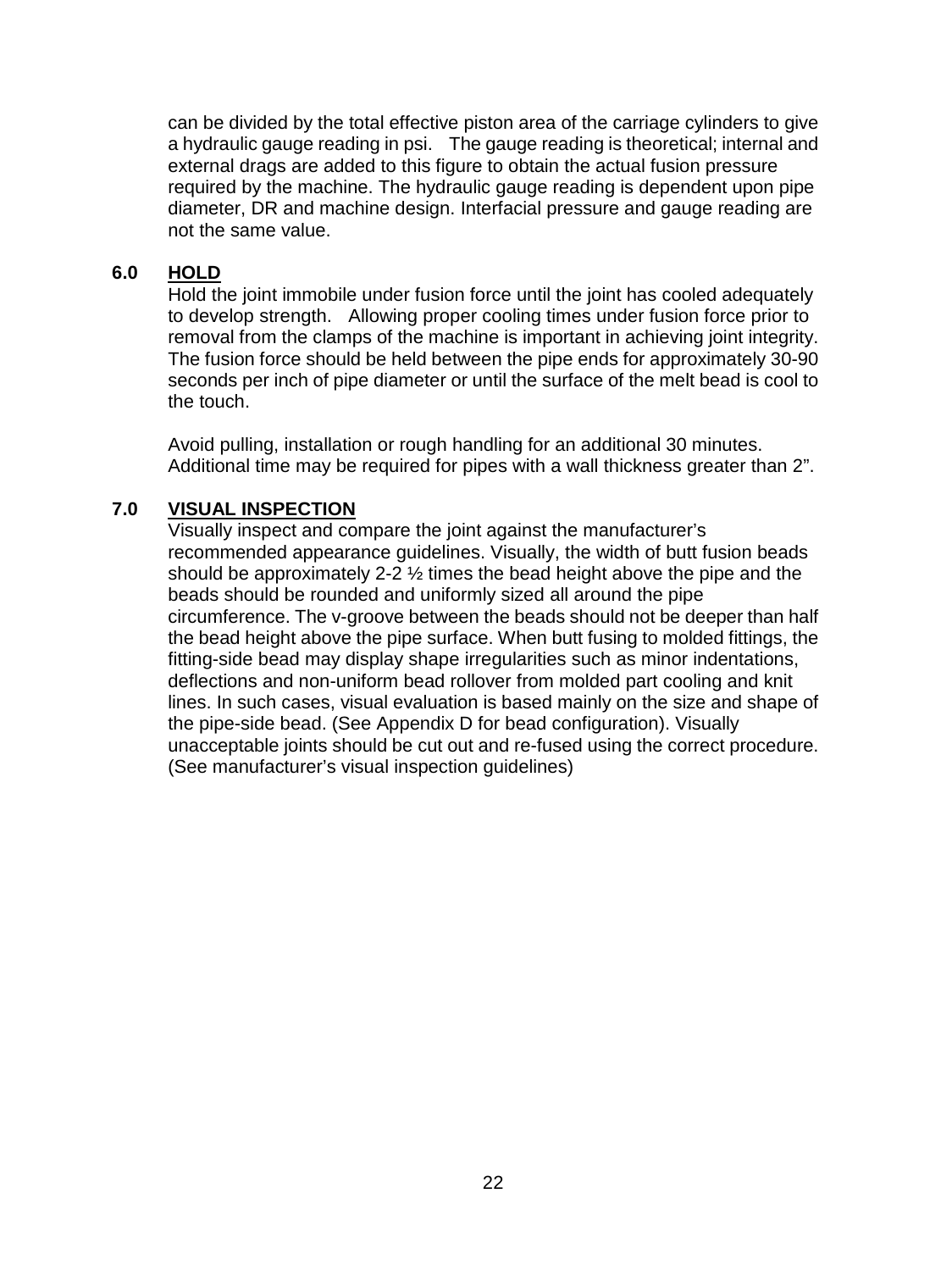

**Figure A-1. Visually unacceptable mitered joint** 

Visually mitered (angled, off-set) joints should be cut out and re-fused (straight or coiled pipe).

Coiled pipe is available in sizes through 6" IPS. Coiling may leave a bend in some pipe sizes that must be addressed in the preparation of the butt fusion process. There are several ways to address this situation:

- 1. Straighten and re-round coiled pipe before the butt fusion process. (ASTM D2513 requires field re-rounding coiled pipe before joining pipe sizes larger than 3" IPS.)
- 2. If there is still curvature present, install the pipe ends in the machine in an "S" configuration with print lines approximately 180° apart in order to help gain proper alignment and help produce a straight joint. See Figure A-2.
- 3. If there is still a curvature present, another option would be to install a straight piece of pipe between the two coiled pipes.

Every effort should be made to make the joint perpendicular to the axis of the pipe.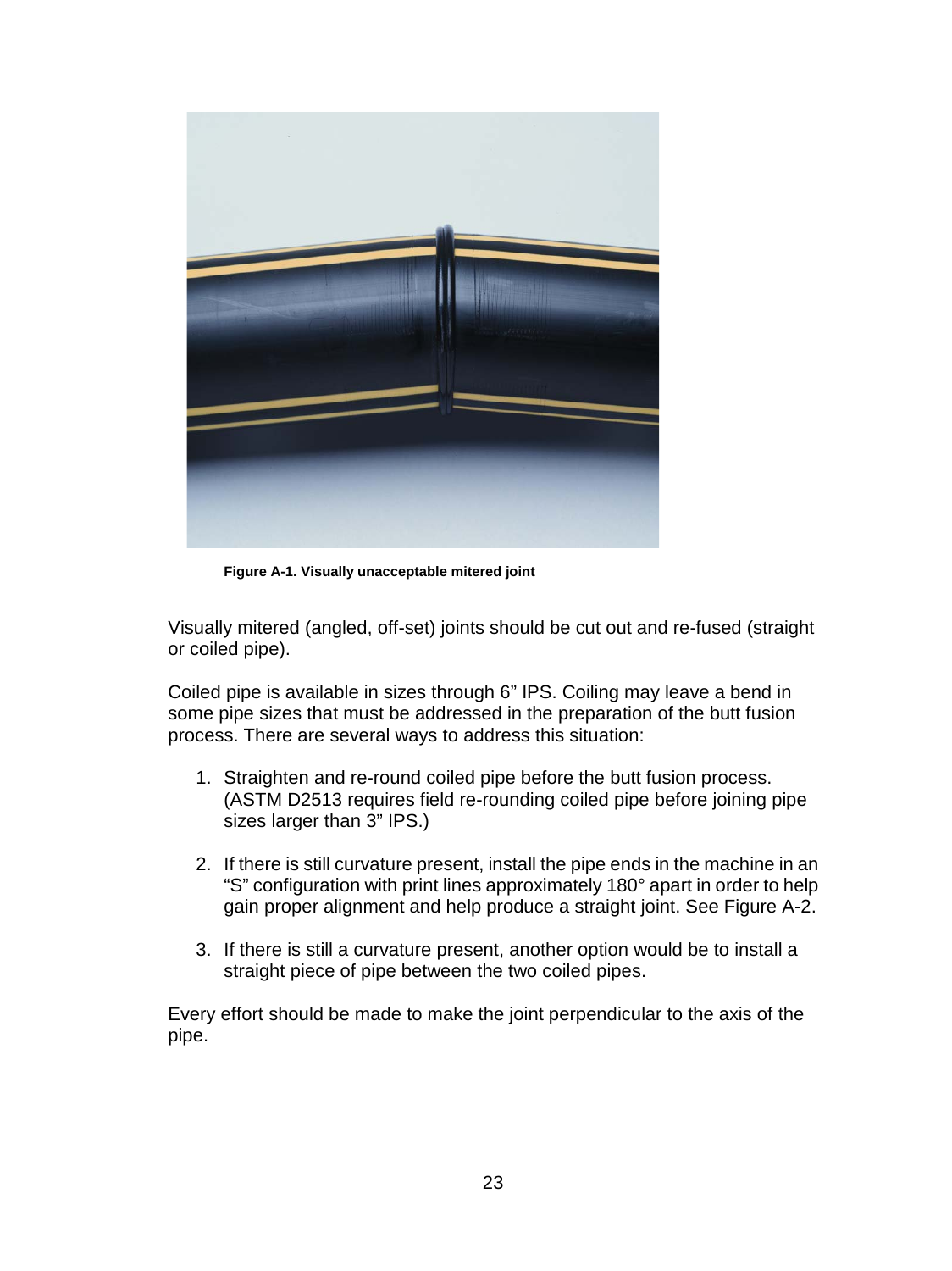

**Figure A-2. Alignment of Coiled Pipe Ends Through a Butt Fusion Machine**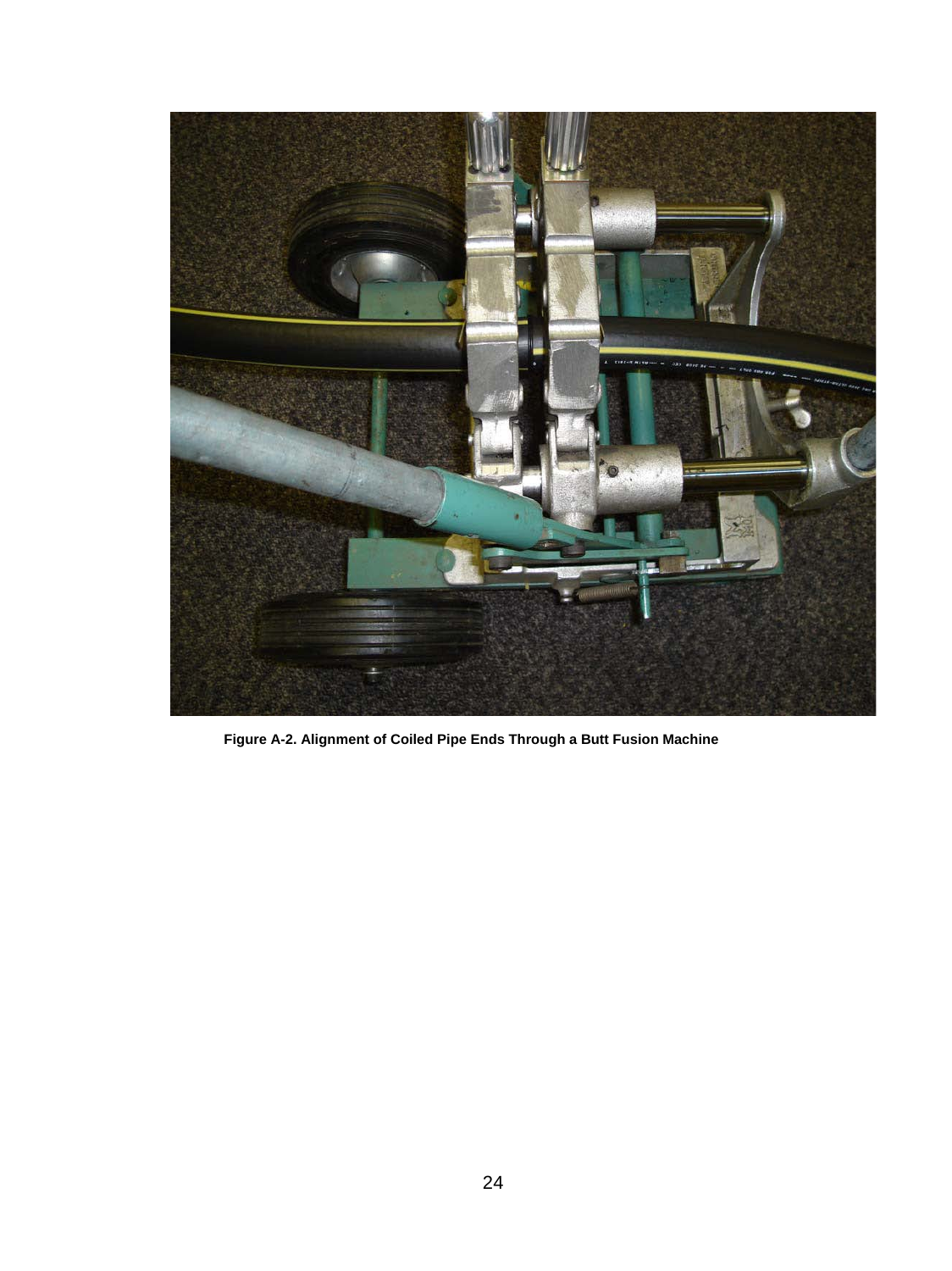#### <span id="page-28-0"></span>**APPENDIX B**

#### <span id="page-28-1"></span>**LETTERS OF COMPLIANCE FROM PPI MEMBER COMPANIES FOR 49 CFR §192.283 FOR PIPE INTENDED FOR GAS DISTRIBUTION APPLICATIONS**

Please contact the pipe or fittings manufacturer for letters of compliance.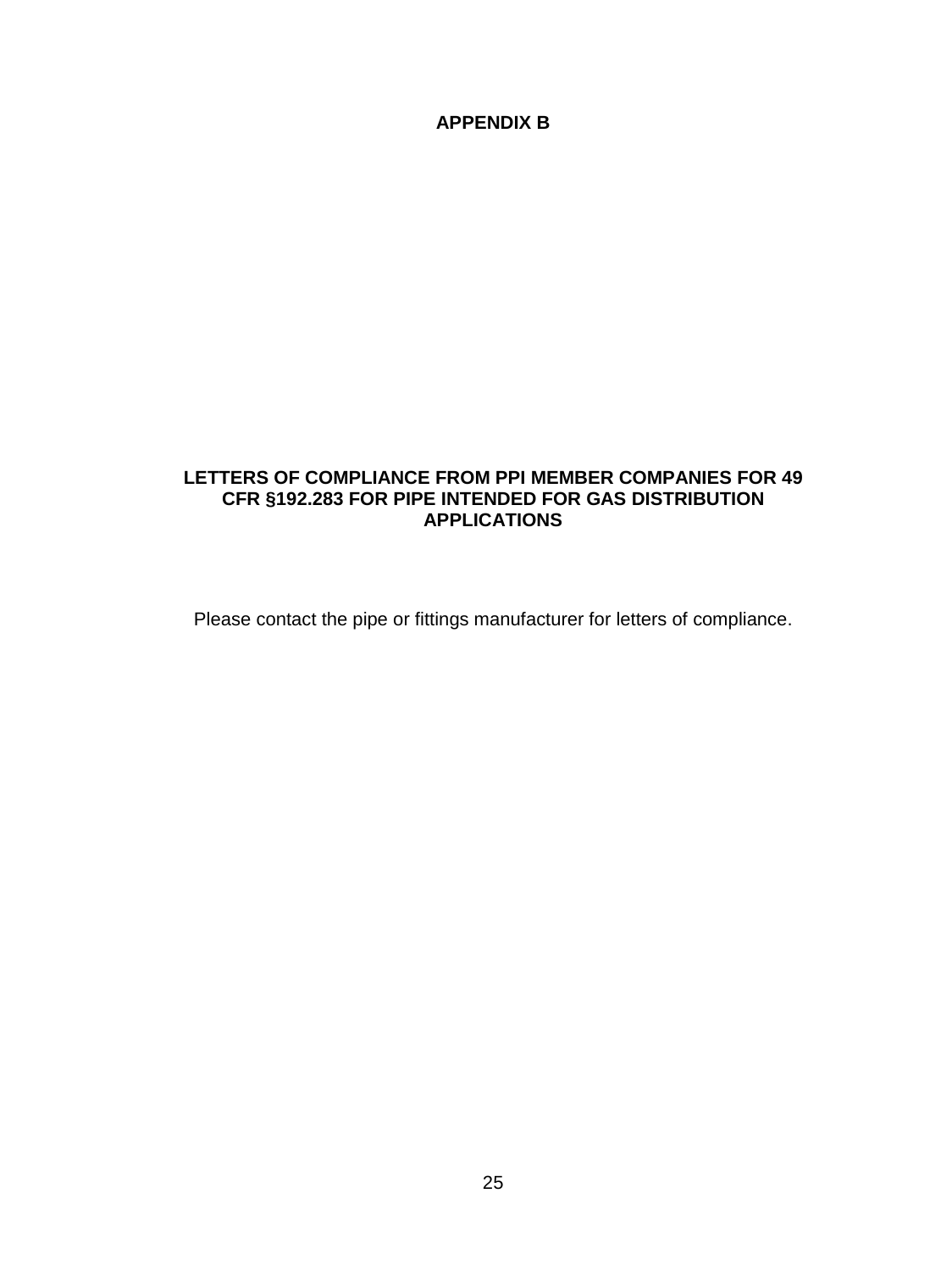#### <span id="page-29-0"></span>**APPENDIX C**

#### <span id="page-29-1"></span>**Municipal and Industrial Applications**

Materials that have been pre-qualified to be joined by this generic fusion procedure are within the nominal melt index range of 0.05 to 0.25 gm/10 minutes (190°C/ 2.16 Kg), or a high load melt flow of 6 to 17 gm/10 minutes (190°C/21.6 Kg), and a nominal density range of 0.936 to 0.955 gm/cc.

Materials within this melt index and density range were included in the study and can be joined by this methodology. However, PE materials outside of this range may also be able to be joined by this generic method, but they have not been included in this study. Contact the manufacturer to verify that their products can be joined by this generic method.

Qualified materials are typically used in the production of pipe and/or fittings that are manufactured according to the following standards:

#### **ASTM**

**D2104** Polyethylene (PE) Plastic Pipe, Schedule 40

**D2239** Polyethylene (PE) Plastic Pipe (SIDR-PR) Based on Controlled Inside **Diameter** 

**D2447** Polyethylene (PE) Plastic Pipe, Schedules 40 to 80, Based on Outside **Diameter** 

**F2620** Standard Practice for Heat Fusion Joining of Polyethylene Pipe and **Fittings** 

**F2634** Standard Test Method for Laboratory Testing of Polyethylene (PE) Butt Fusion Joints using Tensile-Impact Method

**D3035** Polyethylene (PE) Plastic Pipe (SDR-PR) Based on Controlled Outside **Diameter** 

**D3261** Butt Heat Fusion Polyethylene (PE) Plastic Fittings for Polyethylene (PE) Plastic Pipe and Tubing

**F714** Polyethylene (PE) Plastic Pipe (SIDR-PR) Based on Controlled Outside **Diameter** 

**F771** Polyethylene (PE) thermoplastic high-pressure Irrigation Pipeline Systems F 810 Smooth wall Polyethylene (PE Pipe for Use in Drainage and Waste Disposal Absorption Fields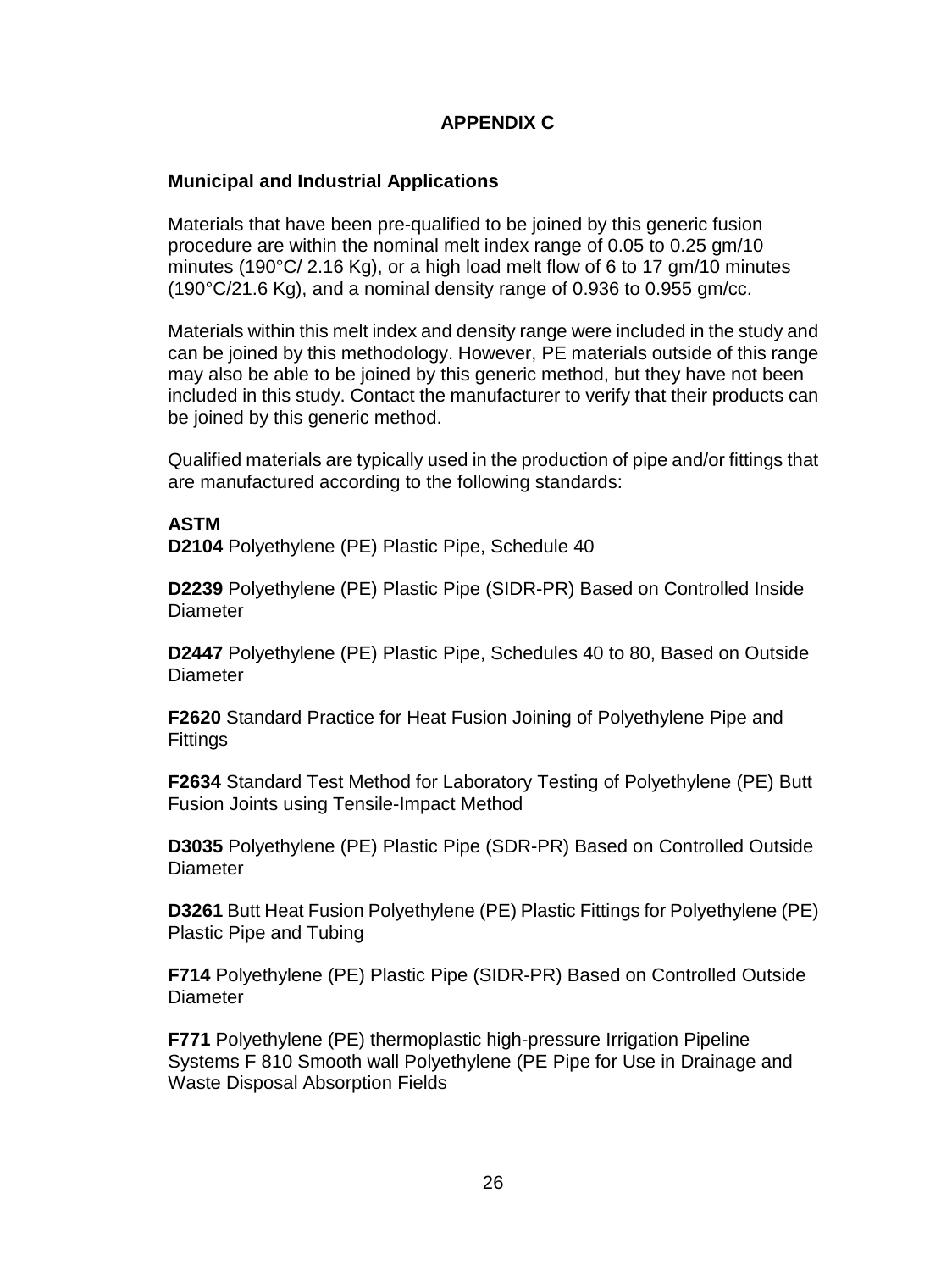#### **AWWA**

**C-901** Polyethylene (PE) Pressure Pipe, Tubing, and Fittings, 1/2"through 3" for Water Service

**C-906** Polyethylene (PE) Pressure Pipe and Fittings, 4" through 63" for Water **Distribution** 

#### **CSA**

**B 137.1** Polyethylene Pipe, tubing and Fittings for Cold Water Pressure **Services**